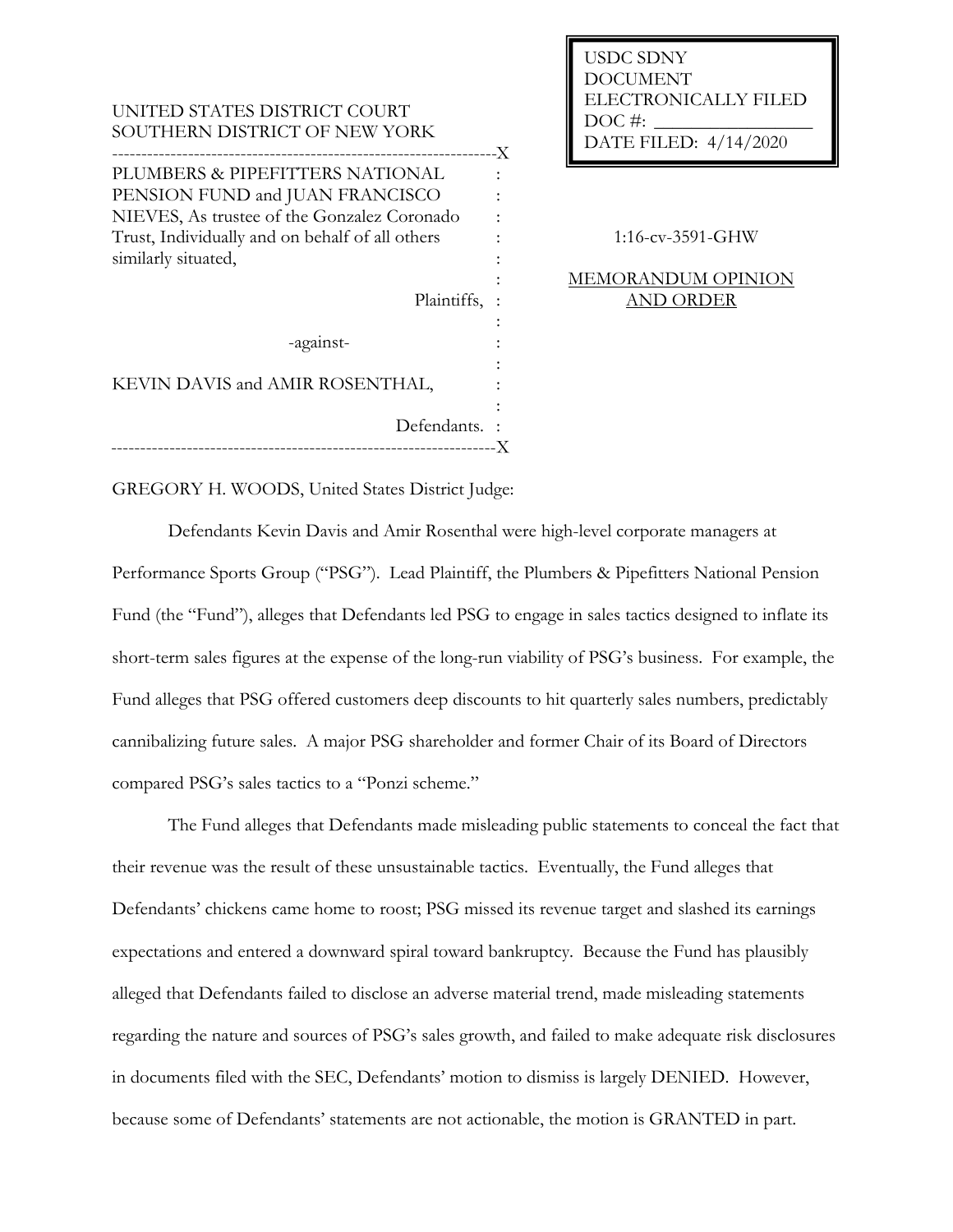# **I. BACKGROUND**

# A. Facts<sup>1</sup>

PSG was a developer and manufacturer of sports equipment and apparel that it sold to independent retailers under different brand names, the largest of which were Easton and Bauer hockey. TAC ¶¶ 2-4. After its initial public offering in June of 2014, PSG's stock traded on the New York Stock Exchange. *Id.* ¶ 2. On October 31, 2016, PSG filed for Chapter 11 bankruptcy. *Id.*  $\blacksquare$  141. Because it is now defunct, PSG is no longer a defendant in this case.

### **1. Allegedly Problematic Practices Within PSG**

The TAC alleges that PSG pursued numerous strategies to artificially inflate its short-term sales figures. For example, PSG allegedly pressured retailers to increase the size of their orders or risk losing wholesale discounts. *Id.* ¶¶ 53-54. One retailer told a reporter that PSG "jam[med] orders down our throat" and pressured the retailer "to take orders early," such that the retailer was "overstock[ed], oversuppl[ied], [and] over-inventor[ied]." *Id.* ¶ 59.

The TAC also alleges that PSG flooded the market with discounted inventory to increase its short-run sales figures. In June 2015, Graeme Roustan, a major PSG shareholder and former Chair of the Company's Board, alerted Defendants that he had "received credible information" that PSG was engaged in "extreme discounting" and may be "dumping products at below cost to make quarterly numbers." *Id.* ¶ 65.

The Fund alleges that PSG manipulated the timing of orders to meet quarterly sales targets. *Id.* ¶ 72. PSG allegedly requested that retailers accept shipments up to a year early. *Id.* ¶¶ 74, 76. Internal company documents allegedly confirm that "pulling" orders, as PSG referred to this practice, was routine. *Id.* ¶¶ 77-79. The TAC alleges that an "executive-level" PSG presentation in

<sup>&</sup>lt;sup>1</sup> The facts are drawn from Plaintiff's Third Amended Complaint ("TAC"), Dkt No. 148, and are accepted as true for the purposes of this motion to dismiss. *See, e.g.*, *Chambers v. Time Warner, Inc.*, 282 F.3d 147, 152 (2d Cir. 2002). However, "[t]he tenet that a court must accept as true all of the allegations contained in a complaint is inapplicable to legal conclusions." *Ashcroft v. Iqbal*, 556 U.S. 662, 678 (2009).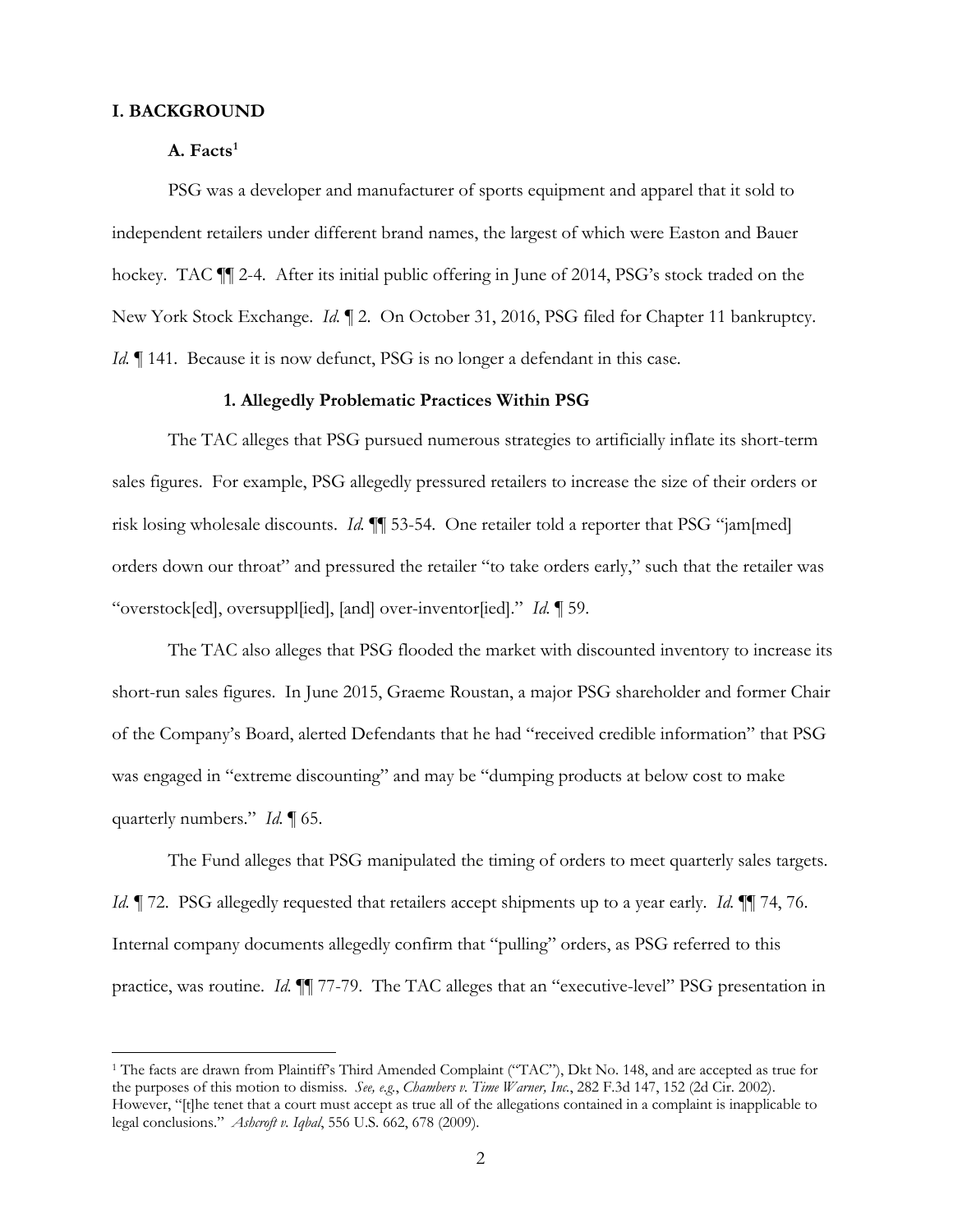July of 2016 acknowledged that "[q]uarter end pull forwards as a strategy to meet financial targets [were] not sustainable." *Id.* ¶ 73.

In addition, PSG allegedly inflated short-run sales numbers by allowing PSG's customers to delay payment, even when those customers posed an obvious credit risk. This included offering retailers consignment and right-of-return agreements. *Id.* ¶¶ 107-08. PSG's then-CFO Mark Vendetti observed that PSG was "using extended terms to help drive sales to financially troubled accounts." *Id.* ¶ 90.

Relatedly, PSG allegedly ignored customer credit limits to artificially drive up sales figures. An October 2015 presentation to PSG's Audit Committee noted that PSG's top twenty customers had collectively exceeded their customer credit limits by over \$36 million. *Id.* ¶ 96. Rosenthal allegedly referred to the slide in the presentation disclosing this fact as "the 'punch me' slide." *Id.* ¶ 16. Four of the twenty customers that had exceeded their credit limits—Team Express, Sports Chalet, Total Hockey, and The Sports Authority—declared bankruptcy within months of that presentation, allegedly rendering the outstanding balances uncollectible. *Id.* ¶ 27.

In addition to these strategies designed to inflate PSG's short-run sales numbers, the TAC alleges that PSG had inadequate internal controls to ensure that it reported accurate sales figures. In August 2014, PSG's external auditor KPMG informed PSG that it "did not maintain appropriate credit limits for certain customers" in a letter addressed to Davis. *Id.* ¶ 95. In January 2016, KPMG noted that PSG's credit limit policy lacked a consistent method for evaluating when and whether customers should be permitted to exceed their limits. *Id.* ¶ 99. However, as of July 2016, PSG's Internal Audit Unit allegedly admitted that the credit control issues had not been remediated. *Id.* ¶ 100. Moreover, the TAC alleges that Defendants did not provide adequate resources to the Internal Audit Unit. *Id.* ¶¶ 111-12. Despite warnings from KPMG, Defendants allegedly permitted PSG to operate with inadequate internal controls. *Id.* ¶¶ 110-11.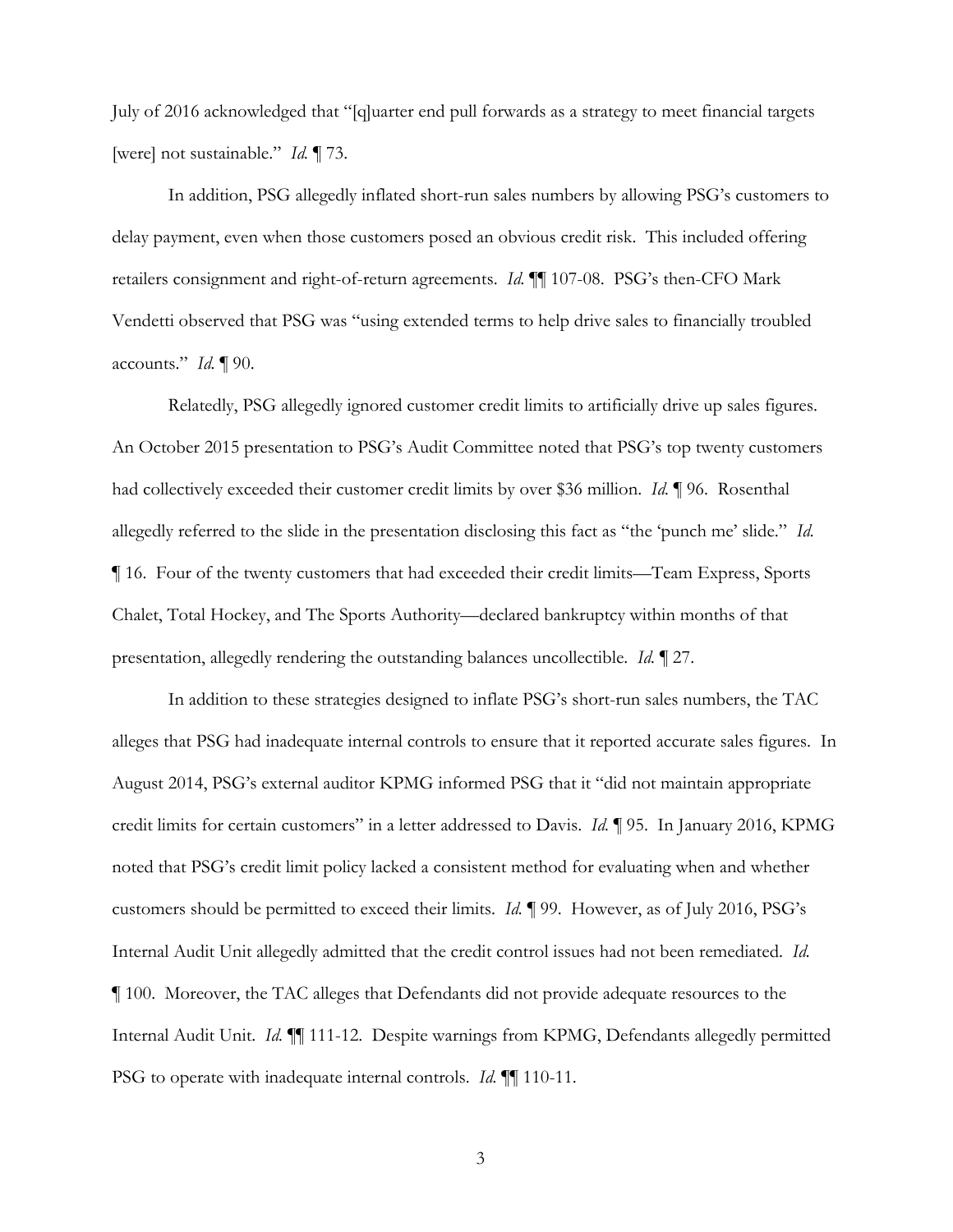KPMG also allegedly identified problems with PSG's contract management and revenue recognition controls. In August 2015, KPMG allegedly "expressed concern" about how PSG recognized revenue associated with orders involving rights-of-return and consignment agreements. *Id.* If 108. After PSG struggled to locate these contracts for review, KPMG informed Defendants that PSG had a "significant deficiency" in its control system for identifying customer contracts and that this deficiency had resulted in "passed entries to correct revenue" in each of the three prior fiscal years. *Id.* ¶ 109. KPMG suggested that there might be "a material weakness in the amount of resources available to pull" together the information necessary to conduct an audit. *Id.* ¶ 112. In April 2016, KPMG informed PSG that its controls were inadequate, *id.* ¶ 113, and KPMG continued to find consignment contracts and returns with improper revenue recognition in the summer of 2016. *Id.*  $\P$  114-15. The TAC alleges that Defendants were aware of these deficiencies because they discussed them in an August 25, 2015 email thread. *Id.* ¶ 149. However, Defendants allegedly dissuaded PSG employees from reining in PSG's poor sales practices. *Id.* ¶¶ 85-87, 111-12.

The TAC alleges that Defendants knew about PSG's abusive sales practices and inadequate internal controls because these practices were disclosed to them in emails, presentations, and board meetings and because, in some instances, they were personally involved in the abusive practices. *Id.* ¶¶ 41, 47, 56, 69, 77, 86, 93, 107, 150-52. Defendants were also involved in drafting, signing, and issuing PSG's public statements and SEC filings. *Id.* ¶ 41.

The TAC alleges that Defendants ignored warnings from PSG stakeholders about their practices. Edward Kinnaly, the Executive Vice President of Bauer Hockey, warned in the spring of 2013 that the hockey market was "[u]nhealthy" and "bloated" as a result of Defendants' "gun to head" sales tactics. *Id.* ¶ 19. Davis allegedly fired Kinnaly in 2013 for raising a concern that pulling orders into earlier quarters would cannibalize future sales. *Id.* ¶¶ 18, 81. Similarly, in June 2015, Roustan warned that several retailers he surveyed had been asked by PSG "to move orders into an earlier quarter" in addition to other aggressive sales tactics solely aimed at meeting quarterly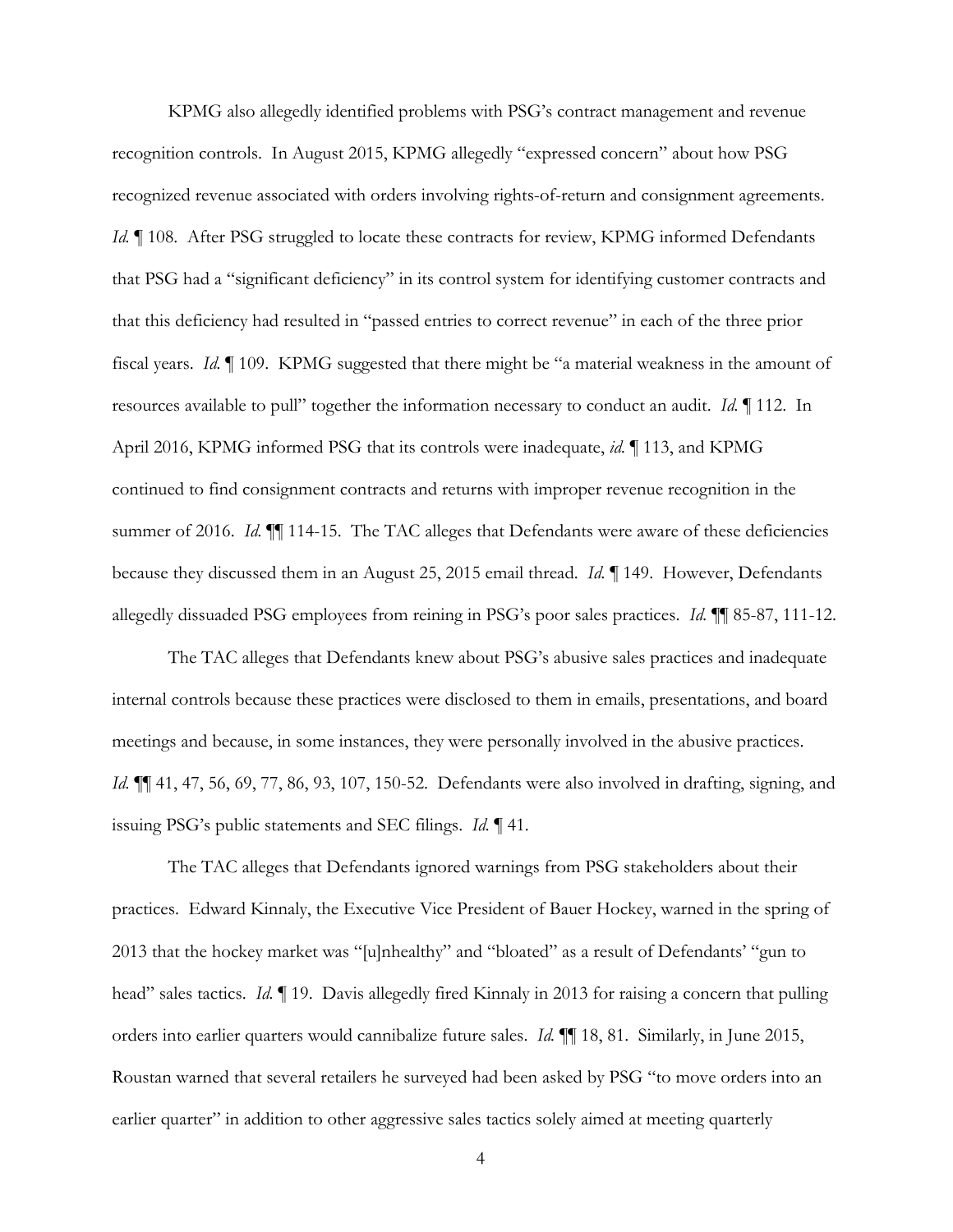numbers. *Id.* ¶¶ 20, 82. Roustan warned that these practices were akin to a "Ponzi scheme." *Id.* ¶ 148. Defendants allegedly responded by suppressing the results of Roustan's survey and threatening litigation against Roustan and the accounting firm from which he commissioned the survey. *Id.* ¶ 21.

#### **2. Defendants' Allegedly False and Misleading Public Statements**

The TAC alleges that Defendants made false and misleading statements about PSG's sales performance. For example, Davis and Rosenthal told investors that PSG's sales results were "driven by the continued strong performance" of its brands, its "innovative products," the "strong demand" for those products, and the "organic sales growth" of PSG's products. *Id.* ¶¶ 158, 160. Defendants made similar statements throughout the class period; these statements attributed PSG's growth to consumer demand, growing market share and increased efficiency via a new product platform. *Id.* ¶¶ 165-67, 170, 174, 178, 183, 190-92, 195-96.

Defendants' public statements allegedly contradicted PSG's negative internal assessments. In January 2015, Davis told investors that PSG "experienced another record quarter" and that its "Q2 results were driven by the continued strong performance of the EASTON baseball/softball business and another quarter of more than 10% organic sales growth." *Id.* ¶ 158. Rosenthal likewise claimed that PSG "grew sales . . . organically . . . 10% in the [second] quarter." *Id.* ¶ 161. Davis claimed that this "organic performance" was powered by sales of hockey equipment because of that division's "brand improvement and continued strong demand." *Id.* ¶ 160. Davis also represented that "overall inventory levels at retail" were "normalized." *Id.* ¶ 159.

Despite these reassuring statements to investors, Defendants allegedly continued to receive internal red flags. On February 2, 2015, Easton executives told Defendants that the division faced a shortfall in the third quarter and thus that the brand was "working to understand what orders can be pulled in from March [the next financial quarter] to reduce the overall Q3 risk." *Id.* ¶ 78. Similarly, on May 19, 2015, an Easton employee told Rosenthal that "pull forwards" into the second quarter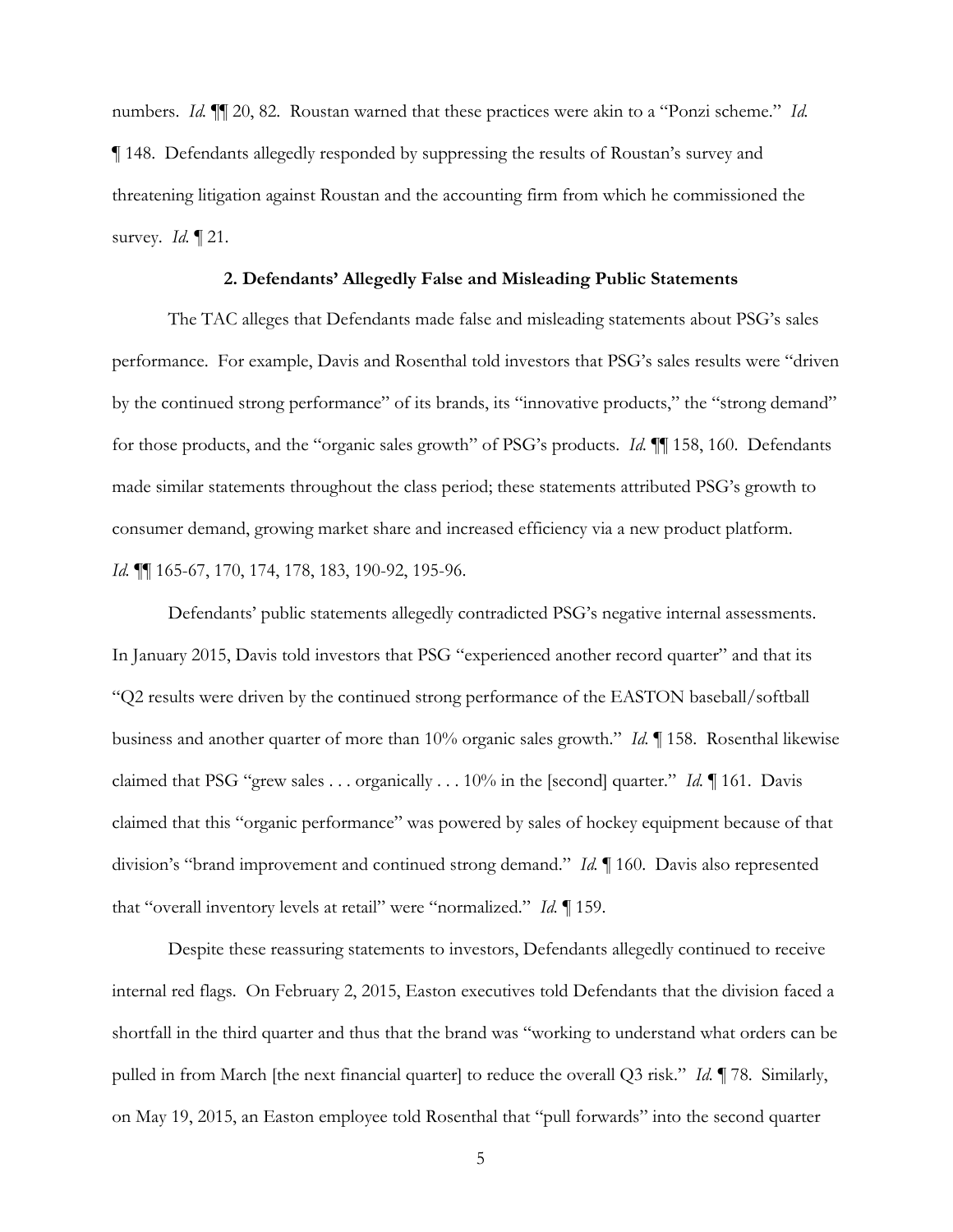were jeopardizing sales targets. *Id.* ¶ 78 n.2. And Roustan informed PSG's Board in June of 2015 that he had evidence that PSG was engaging in "extreme discounting," by "dumping products at below cost to make quarterly numbers," and asking customers to move orders into earlier quarters. *Id.* ¶ 20.

Defendants did not share these alleged problems with investors. In April 2015, Davis told investors that Easton "continued to experience solid demand for its products." *Id.* ¶ 166. He stated that PSG was "pleased with [its] organic growth profile," which he attributed to "the strength of the brand" and growing market share. *Id.* ¶ 167. Likewise, on an earnings call in July 2015, Davis told investors that PSG "continue[d] to outpace the growth of the markets . . . by growing market share and profitability and we continue to leverage our Performance Sports platform which is improving efficiency." *Id.* ¶ 170. Davis also claimed that PSG was "very well-positioned to continue our momentum into 2016 and beyond" and that PSG's earnings resulted from "the same fundamental growth drivers that attracted our current investors." *Id.*

Defendants continued to take steps that allegedly jeopardized PSG's long-term viability and ignored warnings from KPMG about the sustainability of its sales figures. On August 4, 2015, Rosenthal allegedly told an Easton employee that he was considering offering retailer Team Express a further extension of its payment terms past an already extended payment schedule, although he acknowledged that PSG might "have revenue recognition issues" if it again extended Team Express' payment terms. *Id.* ¶ 150. On August 24, KPMG identified a "significant deficiency" in PSG's sales contract management controls, which Defendants allegedly discussed the next day. *Id.* ¶ 110.

Still, however, Defendants continued to represent to investors that PSG was experiencing healthy sales growth. When PSG released its fourth quarter and annual results in August 2015, PSG again stated that its growth was attributable to "growing market share and profitability" and its "performance sports platform." *Id.* ¶ 174. PSG asserted that these "fundamental building blocks of our shareholder value [were] continuing to perform quite strongly." *Id.* PSG's 2015 Form 10-K,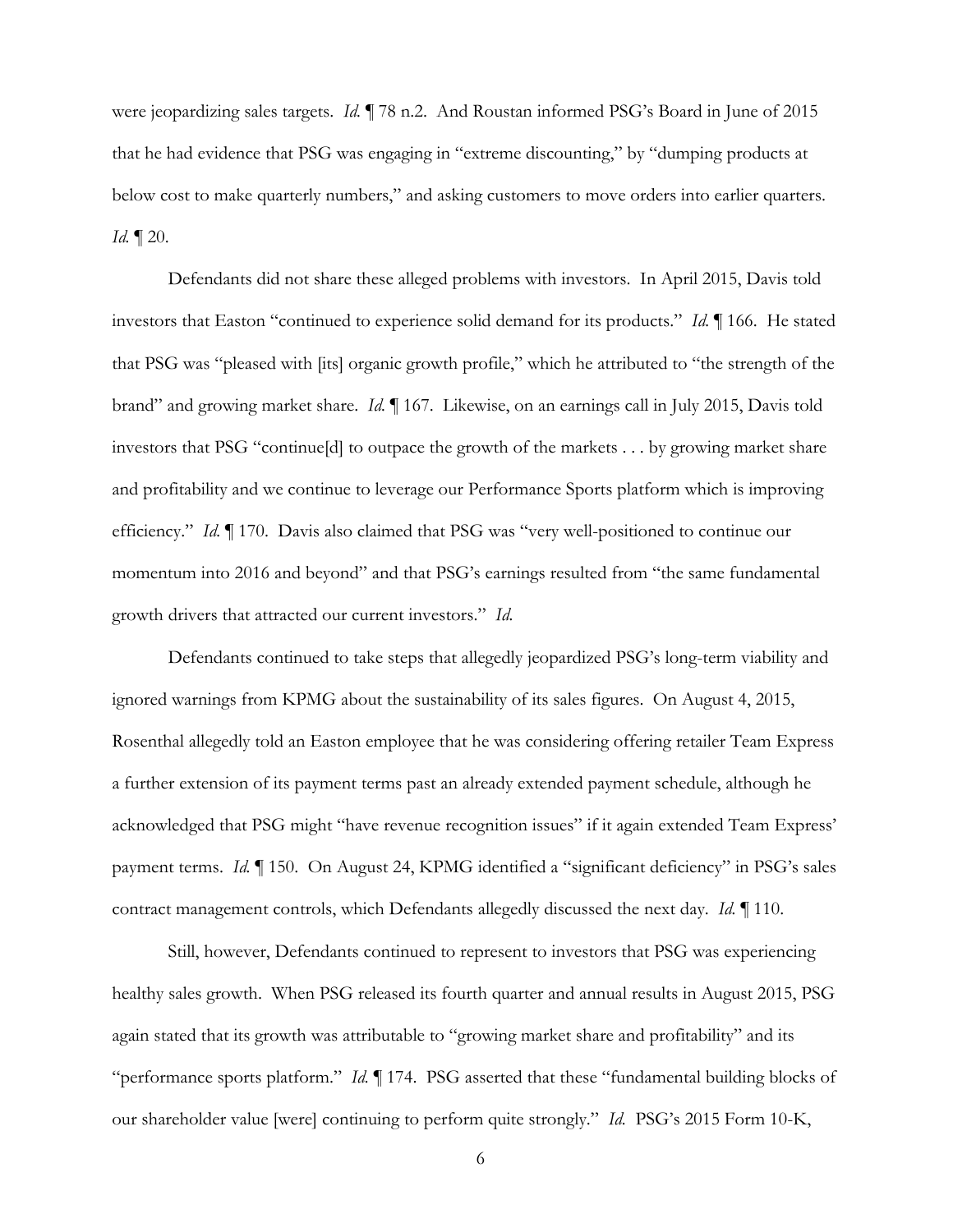which each Defendant signed, included a list of risk factors such as overproduction and excessive inventory in the market. *Id.* ¶ 180. However, Defendants downplayed these risks and described them as merely theoretical and driven by external market forces. *Id.* The 2015 Form 10-K also contained certifications attesting to the adequacy of PSG's internal controls. *Id.* ¶ 182.

The TAC alleges that the pattern of Defendants jeopardizing future sales numbers to achieve short-run growth continued. On September 3, 2015, Rosenthal approved an extension on the payment terms of an order to a retailer that had excessive inventory. *Id.* ¶ 86. In October, Rosenthal received a "flogging" from the PSG's Audit Committee when he disclosed the extent to which PSG's customers had been permitted to exceed their credit limits. *Id.* ¶ 97. In November 2015, an internal Bauer presentation stated that it had missed its sales target because of "pull into FY15 and lower bookings/repeats due to high inventory levels at US key accounts[.]" *Id.* ¶ 79. Similarly, an Easton Executive Vice President warned on November 18 that it had pulled \$11 million into the second quarter and that, consequently, "Q3 in particular is looking very challenging." *Id.* ¶ 78. On December 30, 2015, Rosenthal emailed a report to Davis that collected retailer complaints about PSG's aggressive sales practices, including that PSG's "buying program [was] terrible," and that "demand [was] not strong enough to dictate more dollars every year." *Id.* ¶ 56. Davis noted in response that "[n]et is not great. Many of the comments are anti-retail. Brand has taken a hit for sure." *Id.* ¶ 57.

Nonetheless, Defendants continued to present a rosy portrait to outside investors. In January 2016, Davis asserted that PSG "continued to take market share and demonstrate[] strong resilience." *Id.* ¶ 195. He specifically denied that inventory levels in the market were "excessive." *Id.*  $\blacksquare$  196. And Davis likewise stated that PSG was "hearing positive things generally speaking across the entire spectrum of products that we offer." *Id.*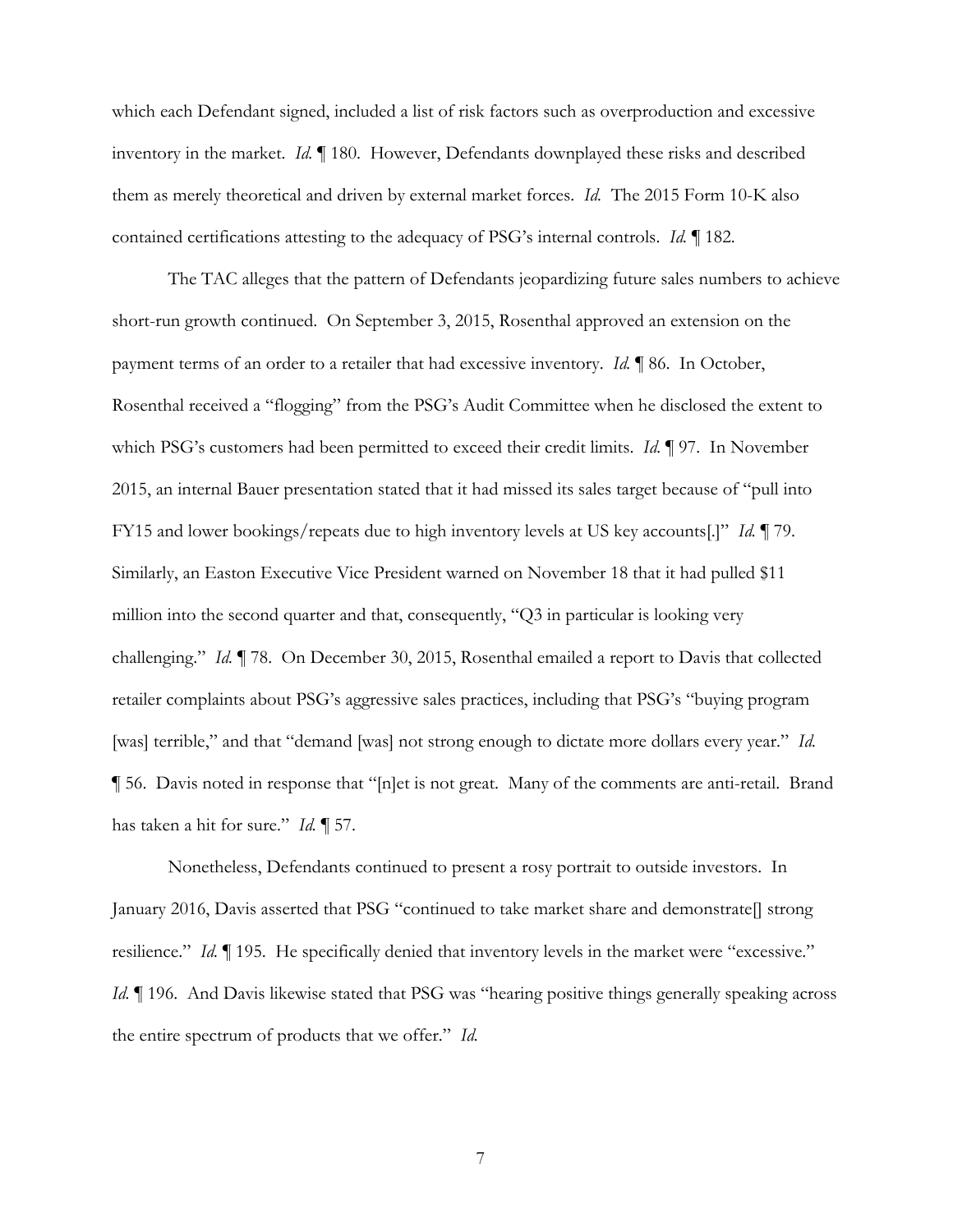### **3. PSG's Performance Suffers**

In January 2016, PSG began to reap what it had sowed: The TAC alleges that PSG experienced weak sales as a result of its aggressive sales practices in prior quarters that cannibalized future sales. In that month, PSG began to suffer declines in revenue, gross profits, and EBITDA and was forced to revise its financial guidance downward. *Id.* ¶¶ 121, 122, 132. Defendants represented to investors that these unfortunate circumstances were caused by "weakness" in certain markets and diminished consumer demand, *id.* ¶¶ 122, 24, bad debt write-offs and write downs caused by the bankruptcies of four of PSG's largest customers—Team Express, the Sports Authority, Total Hockey, and Sports Chalet, *id.* ¶¶ 121, 122, and "customer credit issues that exceed[ed] PSG's expectations" and led PSG to reduce its shipments, *id.* ¶ 132.

Plaintiff alleges that each of these factors that drove Defendants' financial problems was the result of Defendants' misconduct. With respect to weak retailer demand, Rosenthal admitted that "one of the factors" causing weak sales was "the amount of close out inventory that is in the marketplace from ourselves and other brands." *Id.* ¶ 123. Moreover, on February 2, 2016, the Director of Sales at Easton stated in an internal company document that retailers were "not in need of inventory" and that "it seems that all the close outs we've built and shipped into the market, and all the pull forwards we've done are catching up to us." *Id.* ¶ 67.

With respect to customer bankruptcies, the TAC alleges that the four retailers that had exceeded their credit limits by at least \$11.9 million in the months before each declared bankruptcy, exacerbating the effect of the bankruptcies on PSG's bottom line. *Id.* ¶¶ 70, 90. Indeed, in August 2015, Rosenthal allegedly contemplated offering Team Express extended payment terms specifically because the retailer was in financial "trouble." *Id.* ¶ 94. Consequently, when Team Express filed for bankruptcy, it had exceeded its customer credit limit at two of PSG's divisions by a total of \$3.5 million. Similarly, the Sports Authority had exceeded its credit limit by at least \$428,293 when it filed for bankruptcy. *Id.* ¶ 25. Finally, with respect to the "customer credit issues," a July 2016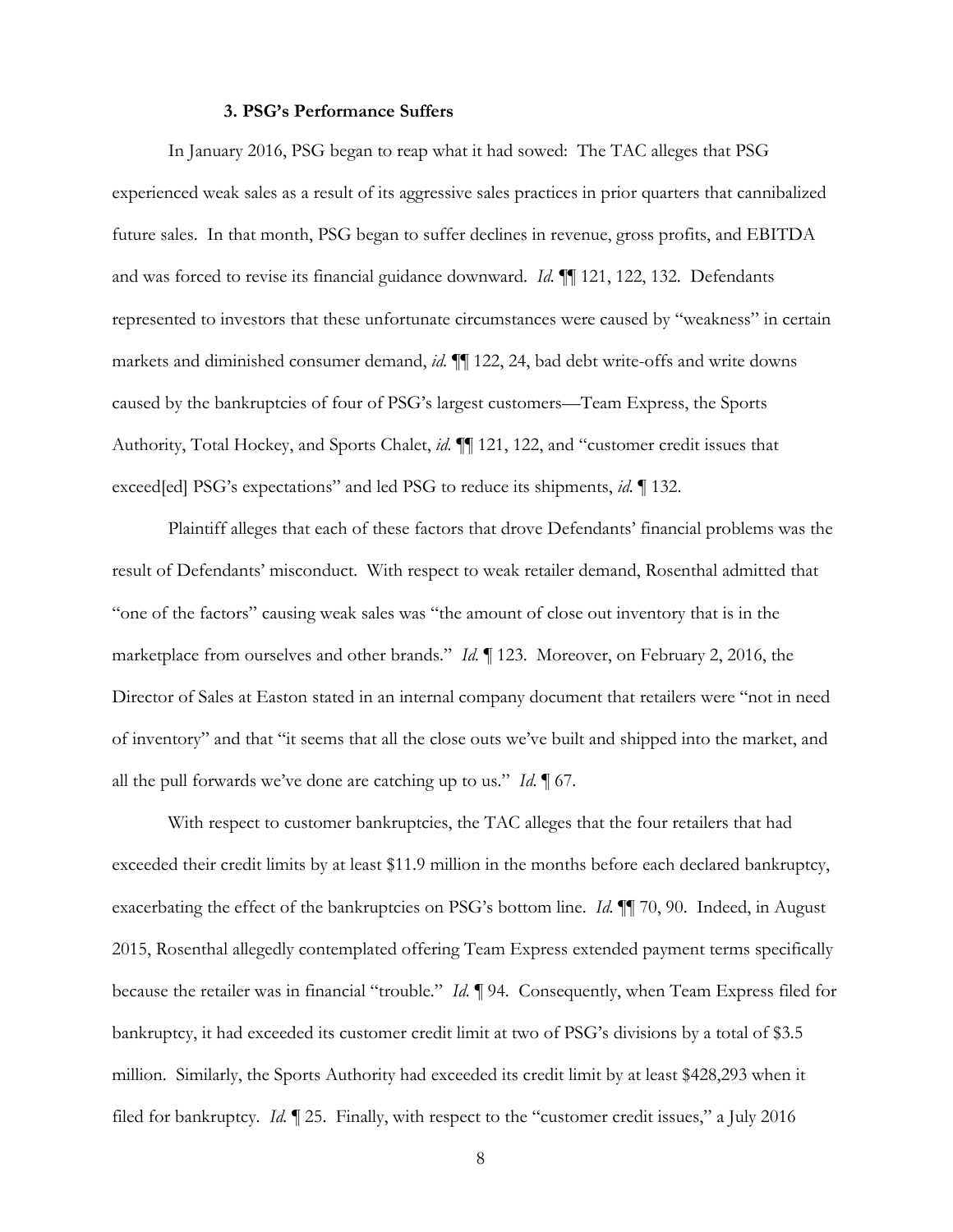presentation completed after Defendants left PSG concluded that PSG's problems with "[c]redit" were the result of "[b]ad habits created by topline push." *Id.* ¶ 102.

PSG also allegedly suffered negative market reactions as a result of other developments during the class period. The TAC alleges that investors reacted negatively when they learned about Roustan's surveys of PSG's customers, which allegedly began to reveal PSG's manipulative sales practices. *Id.* ¶¶ 120, 128. In addition, both Davis and Rosenthal left the Company during the class period, and the TAC alleges that the market reacted negatively to each departure. *Id.* ¶¶ 129, 142.

Eventually, PSG entered a downward spiral toward bankruptcy. On August 17, 2016, PSG announced that securities regulators in the United States and Canada had opened regulatory investigations concerning PSG's sales practices and investigations by its Audit Committee. *Id.* ¶ 138. Subsequently, the TAC alleges that KPMG refused to certify PSG's audited financial statements as a result of Defendants' aggressive sales practices and lax internal controls. *Id.* ¶¶ 133-36. Consequently, PSG's Audit Committee initiated an internal investigation and PSG was forced to delay filing its 2016 Annual Report and audited financial statements. *Id.* By failing to file its financial statements and its 2016 Annual Report, PSG allegedly breached the terms of two of its loan agreements with creditors. *Id.* ¶ 117. Those breaches allegedly forced PSG into bankruptcy. *Id.* During the class period, PSG's stock price climbed as high as \$21.65. *Id.* ¶ 32. However, by November 1, 2016—the first trading day after PSG announced its bankruptcy filing—its share price had fallen to \$1.67. *Id.*

### **B. Procedural History**

Plaintiffs initiated this action on May 16, 2016. Dkt No. 1. The Fund was appointed as Lead Plaintiff on June 7, 2016. Dkt No. 24. Following its appointment as Lead Plaintiff, the Fund filed the first amended complaint on August 15, 2016, Dkt No. 62, and the second amended complaint on November 3, 2016. Dkt No. 86. After PSG filed for bankruptcy, the Fund entered into a settlement agreement with PSG on behalf of itself and the class. Dkt No. 128. As part of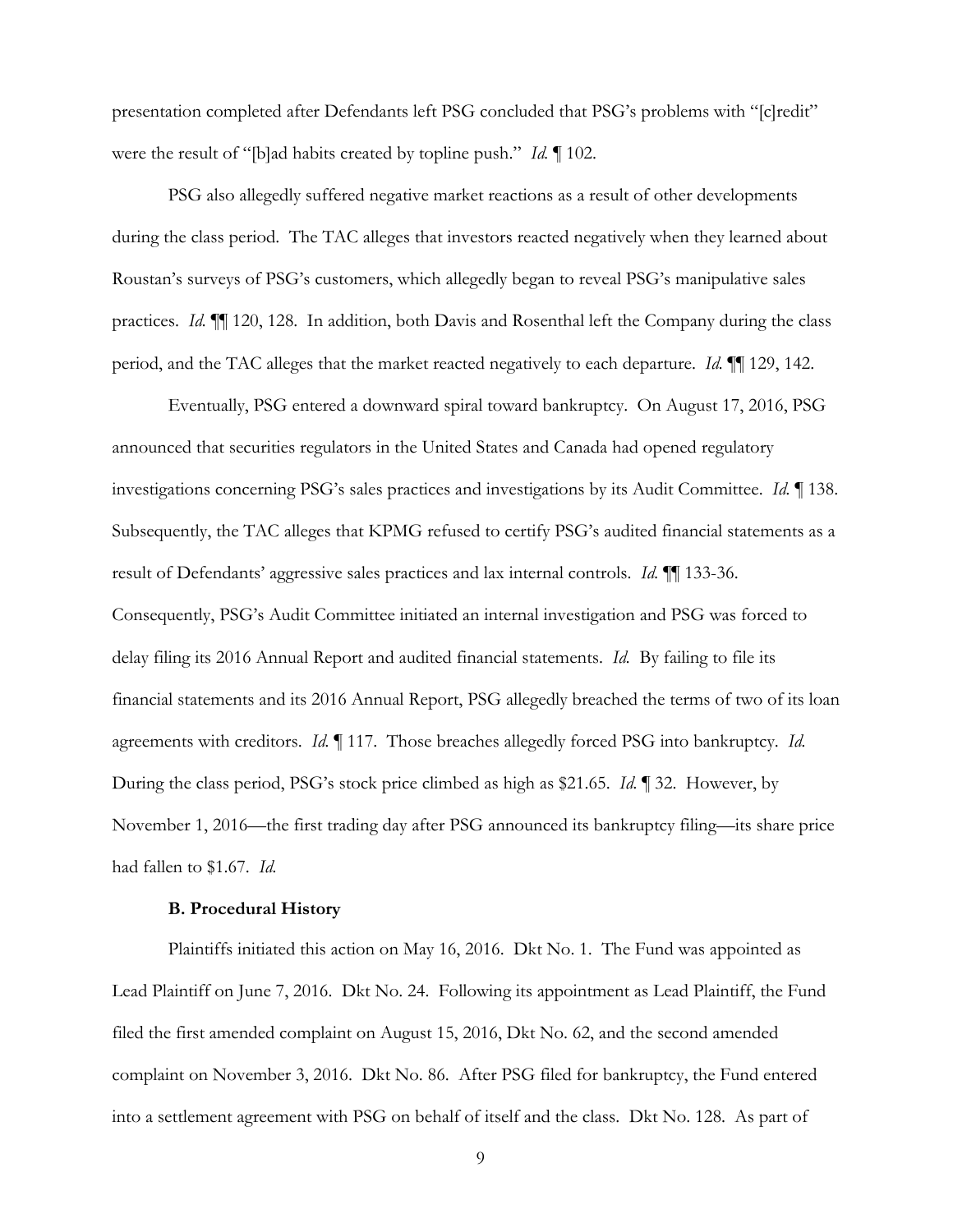that settlement, the Fund obtained over 20.4 million pages of documents from PSG. *Id.* The parties then stipulated that the Fund could file a third amended complaint, Dkt No. 143, and the Fund did so on September 13, 2019. Dkt No. 148.

The TAC alleges a class period running from January 15, 2015 to October 28, 2016, *id.* ¶ 1, and asserts two claims for relief. First, the TAC alleges violations of section 10(b) of the Securities Exchange Act of 1934, 15 U.S.C. § 78j(b), ("Section 10(b)") and rule 10b-5 promulgated thereunder, 17 C.F.R. § 240.10b-5 ("Rule 10b-5"). TAC ¶¶ 219-25. Second, the TAC alleges control person liability against Defendants under section 20(a) of the Exchange Act, 15 U.S.C. § 78t, ("Section  $20(a)$ ") for the same violations alleged in the first cause of action. TAC  $\P$  226-29.

Defendants filed this motion to dismiss on October 28, 2019. Dkt Nos. 149-51. Lead Plaintiff subsequently filed an opposition, Dkt No. 153, and Defendants filed a reply, Dkt Nos. 154- 55.

## **II. LEGAL STANDARD**

A complaint must contain "a short and plain statement of the claim showing that the pleader is entitled to relief." Fed. R. Civ. P.  $8(a)(2)$ . A defendant may nonetheless move to dismiss a plaintiff's complaint for "failure to state a claim upon which relief can be granted." Fed. R. Civ. P.  $12(b)(6)$ . For a complaint to survive a motion to dismiss under Rule  $12(b)(6)$ , it "must allege sufficient facts, taken as true, to state a plausible claim for relief." *Johnson v. Priceline.com, Inc.*, 711 F.3d 271, 275 (2d Cir. 2013) (citing *Bell Atl. Corp. v. Twombly*, 550 U.S. 544, 555-56 (2007)). Courts follow a "two-pronged approach" in determining plausibility. *Ashcroft v. Iqbal*, 556 U.S. 662, 679 (2009). "First, although a court must accept as true all of the allegations contained in a complaint, that tenet is inapplicable to legal conclusions, and threadbare recitals of the elements of a cause of action, supported by mere conclusory statements, do not suffice." *Harris v. Mills*, 572 F.3d 66, 72 (2d Cir. 2009) (quoting *Iqbal*, 556 U.S. at 678) (brackets and quotations omitted). Second, a court determines "whether the 'well-pleaded factual allegations,' assumed to be true, 'plausibly give rise to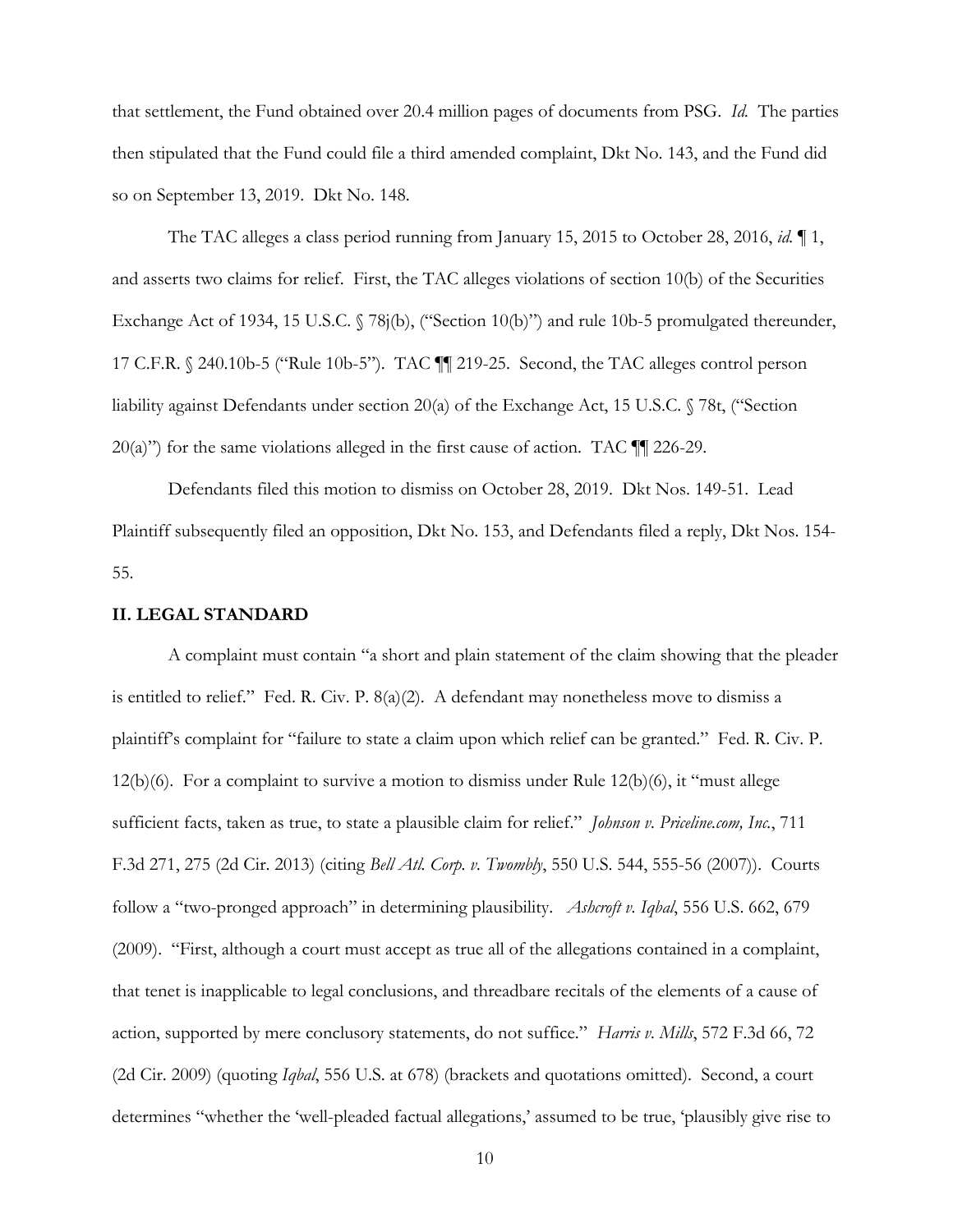an entitlement to relief.'" *Hayden v. Paterson*, 594 F.3d 150, 161 (2d Cir. 2010) (quoting *Iqbal*, 556 U.S. at 679). This analysis is a "context-specific task that requires the reviewing court to draw on its judicial experience and common sense." *Iqbal*, 556 U.S. at 679 (citation omitted).

In the securities context, a court may consider not only the complaint itself, but also "any written instrument attached to the complaint, statements or documents incorporated into the complaint by reference, legally required public disclosure documents filed with the SEC, and documents possessed by or known to the plaintiff and upon which it relied in bringing the suit." *ATSI Commc'ns, Inc. v. Shaar Fund, Ltd.,* 493 F.3d 87, 98 (2d Cir. 2007).

Securities fraud claims are also subject to the heightened pleading requirements of Federal Rule of Civil Procedure 9(b) and the Private Securities Litigation Reform Act ("PSLRA"). Rule 9(b) requires that "in alleging fraud or mistake, a party must state with particularity the circumstances constituting fraud or mistake." Fed. R. Civ. P. 9(b). To satisfy this requirement, the complaint must "(1) specify the statements that the plaintiff contends were fraudulent, (2) identify the speaker, (3) state where and when the statements were made, and (4) explain why the statements were fraudulent." *ATSI*, 493 F.3d at 99 (citation omitted). "Allegations that are conclusory or unsupported by factual assertions are insufficient." *Id.* (citation omitted). Furthermore, under the PSLRA, securities fraud plaintiffs alleging an untrue statement of material fact or an omission of a material fact necessary to make statements not misleading must specify "each statement alleged to have been misleading, the reason or reasons why the statement is misleading, and, if an allegation regarding the statement or omission is made on information and belief, the complaint shall state with particularity all facts on which that belief is formed." 15 U.S.C. § 78u-4(b)(1). A plaintiff must therefore "do more than say that the statements . . . were false and misleading; [she] must demonstrate with specificity why and how that is so." *Rombach v. Chang*, 355 F.3d 164, 174 (2d Cir. 2004).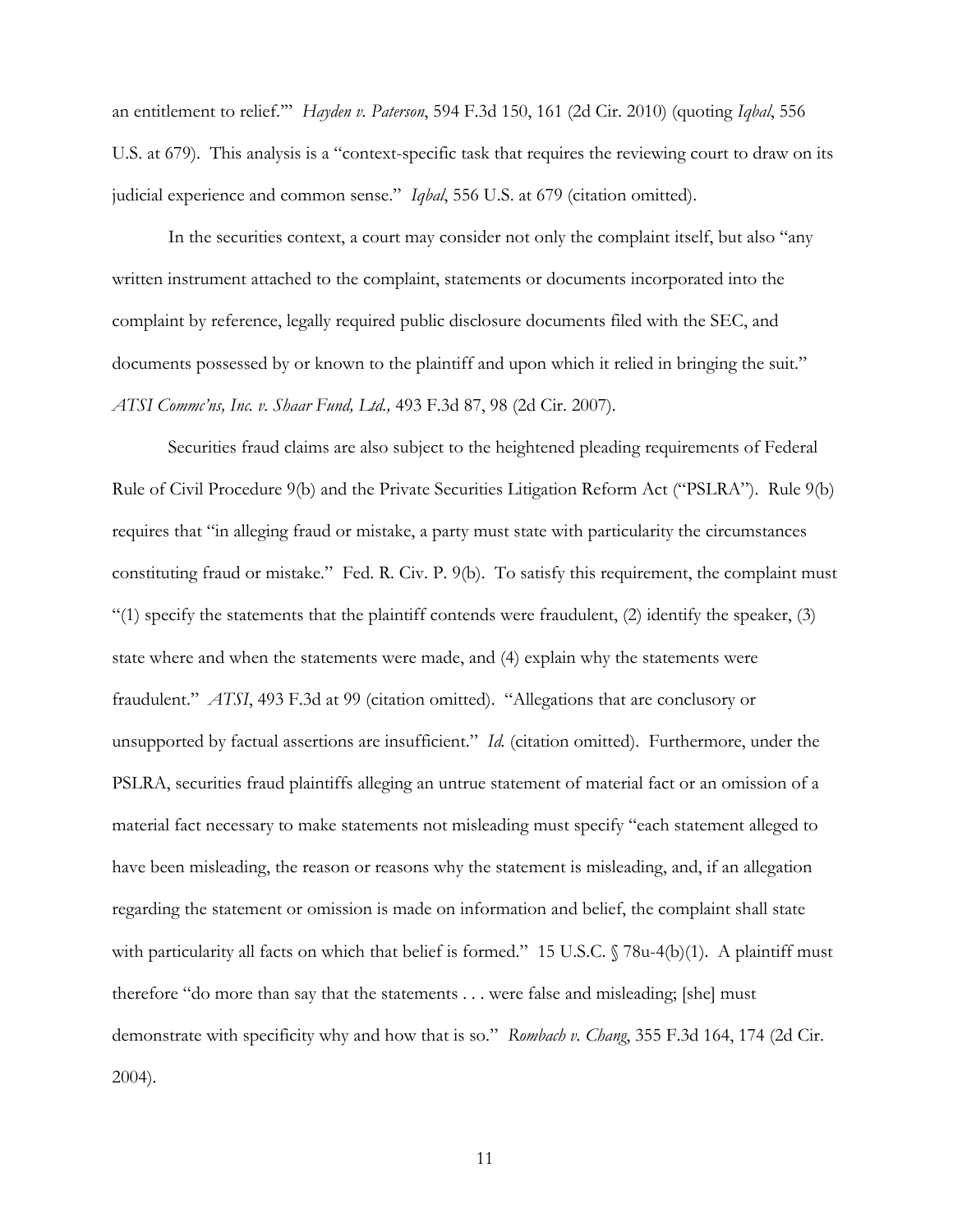### **III. DISCUSSION**

### **A. Section 10(b) and Rule 10b-5 Claim**

The Fund has plausibly alleged numerous violations of Section 10(b) and Rule 10b-5. Under Section 10(b) and Rule 10b-5, it is unlawful to "make any untrue statement of a material fact or to omit to state a material fact necessary in order to make the statements made, in light of the circumstances under which they were made, not misleading[.]" 17 C.F.R. § 240.10b–5(b); *see also* 15 U.S.C. § 78j(b). To succeed on a Section 10(b) claim, a plaintiff must show "(1) a material misrepresentation or omission; (2) scienter, *i.e.*, a wrongful state of mind; (3) a connection with the purchase or sale of a security; (4) reliance; (5) economic loss; and (6) loss causation." *Kleinman v. Elan Corp., plc*, 706 F.3d 145, 152 (2d Cir. 2013) (quoting *Dura Pharm., Inc. v. Broudo*, 544 U.S. 336, 341-42 (2005)) (alterations omitted). Defendants challenge the sufficiency of the complaint with respect to the first, second, and sixth elements of Plaintiffs' Section 10(b) and Rule 10b-5 claims.

### **1. Material Misrepresentations or Omissions**

# **a. Legal Standard**

Both affirmative misrepresentations and omissions can serve as the basis for liability under Section 10(b). A defendant's statement is actionable if it "affirmatively created an impression of a state of affairs that differed in a material way from the one that actually existed." *In re Alstom SA Sec. Litig.*, 406 F. Supp. 2d 433, 453 (S.D.N.Y. 2005) (citation and brackets omitted). Even where a company does not have an obligation to speak but chooses to do so anyway, it assumes "a duty to be both accurate and complete." *Caiola v. Citibank, N.A., N.Y.*, 295 F.3d 312, 331 (2d Cir. 2002); *see also In re Morgan Stanley Info. Fund Sec. Litig.*, 592 F.3d 347, 366 (2d Cir. 2010) (explaining that once a corporation makes "a disclosure about a particular topic, whether voluntary or required, the representation must be complete and accurate" (quotation omitted)). Ultimately, companies "can control what they have to disclose under [Section 10(b) and Rule 10b-5] by controlling what they say to the market." *Matrixx Initiatives, Inc. v. Siracusano*, 563 U.S. 27, 45 (2011).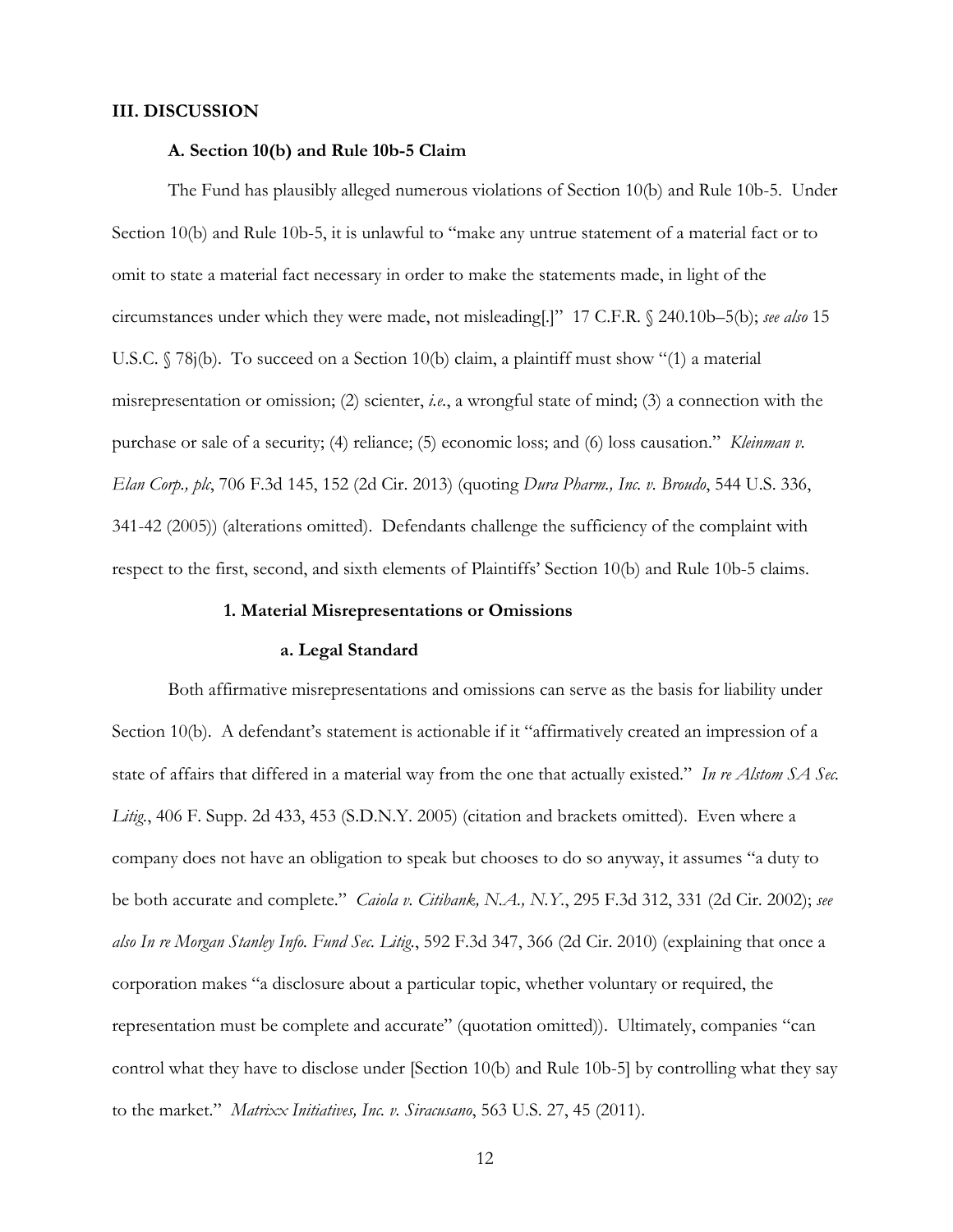"Courts employ this principle to triangulate when disclosure is required." *DoubleLine Capital LP v. Construtora Norberto Odebrecht, S.A.*, 413 F. Supp. 3d 187, 206 (S.D.N.Y. 2019). For example, a defendant may be liable when she "puts the reasons for [a corporation's] success at issue, but fails to disclose that a material source of its success is the use of improper or illegal business practices." *Id.* (quotation omitted;) *see also S.E.C. v. Gabelli*, 653 F.3d 49, 57 (2d Cir. 2011) ("The law is well settled . . . that so-called 'half-truths'—literally true statements that create a materially misleading impression—will support claims for securities fraud." (citation omitted)), *rev'd on other grounds*, 568 U.S. 442 (2013). On the other hand, the disclosure of a company's violations of its internal code of conduct is generally not required unless its absence renders any particular statement false or misleading. *See In re Pfizer Inc. S'holder Derivative Litig.*, 722 F. Supp. 2d 453, 463-65 (S.D.N.Y. 2010).

Omissions can also be actionable under Section 10(b). A plaintiff can state a claim for Section 10(b) liability based on an omission when the omission is "in contravention of an affirmative legal disclosure obligation" or the information that is not disclosed is "necessary to prevent existing disclosures from being misleading." *Litwin v. Blackstone Grp., L.P.*, 634 F.3d 706, 715-16 (2d Cir. 2011) (citation omitted). A claim for violation of item 303 of Regulation SK, 17 C.F.R. §  $228.303(a)(3)(ii)$  ("Item 303") falls into the first category because Item 303 creates an affirmative disclosure obligation. With respect to the second category, the key is the "presence of a prior statement that otherwise is or will become materially misleading" as a result of the omission; without such a statement, "a corporation need not affirmatively disclose" negative facts to the market. *DoubleLine Capital*, 413 F. Supp. 3d at 206 (citing *City of Pontiac Policemen's & Firemen's Ret. Sys. v. UBS AG*, 752 F.3d 173, 184 (2d Cir. 2014)).

To incur liability, misrepresentations or omissions must also be material. "At the pleading stage, a plaintiff satisfies the materiality requirement of Rule 10b-5 by alleging a statement or omission that a reasonable investor would have considered significant in making investment decisions." *Caiola*, 295 F.3d at 329. "To be actionable, a misrepresentation must be one of existing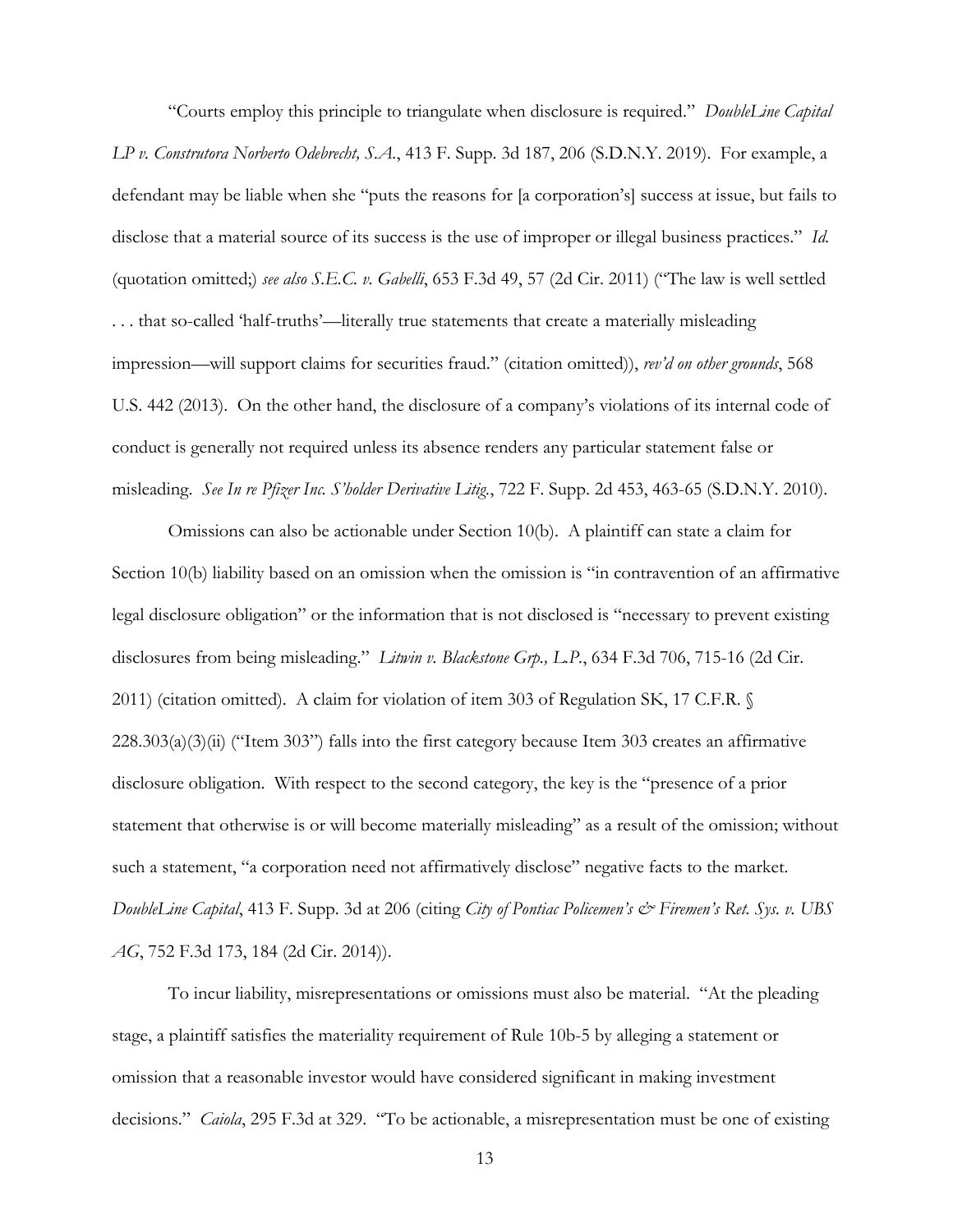fact, and not merely an expression of opinion, expectation, or declaration of intention." *In re Moody's Corp. Sec. Litig.*, 599 F. Supp. 2d 493, 507 (S.D.N.Y. 2009) (quotation omitted). "Statements of hope, opinion, or belief about the company's future performance are not actionable." *Id.* (quotation and brackets omitted). However, optimistic statements "may be actionable upon a showing that the defendants did not genuinely or reasonably believe the positive opinions they touted . . ., or that the opinions imply certainty." *Lapin v. Goldman Sachs Grp., Inc.*, 506 F. Supp. 2d 221, 239 (S.D.N.Y. 2006).

### **b. Application**

The Fund has plausibly alleged that some of Defendants statements were false or misleading. The Fund argues that "Defendants' false and misleading statements and omissions fall into four categories: "the failure to disclose a known, material trend, as required under Item 303[;] . . . statements regarding the sources and nature of PSG's growth; . . . statements regarding the risks associated with the practices Defendants used to achieve that growth; . . . [and] statements regarding the Defendants' and PSG's ability to manage those grave risks with effective internal controls[.]" Memorandum of Law in Opposition to Motion to Dismiss ("Opp."), Dkt No. 153, at 20.

# **i. Failure to Disclose a Known Material Trend in Violation of Item 303**

The Fund has alleged a plausible securities fraud claim premised on a violation of Item 303. The Fund alleges that Defendants violated Item 303 of Regulation S-K, 17 C.F.R. § 229.303. If such a violation is adequately alleged, it can "give rise to liability under Section 10(b)" because Item 303 creates a legal disclosure obligation with which a regulated company must comply. *Stratte-McClure v. Morgan Stanley*, 776 F.3d 94, 102 (2d Cir. 2015). Item 303 requires a public company to describe in its Forms 10-K or 10-Q "known trends or uncertainties" that the company "reasonably expects will have a material favorable or unfavorable impact on net sales or revenues or income from continuing operations." 17 C.F.R. § 229.303(a)(3)(ii); *see also id.* ("If the registrant knows of events that will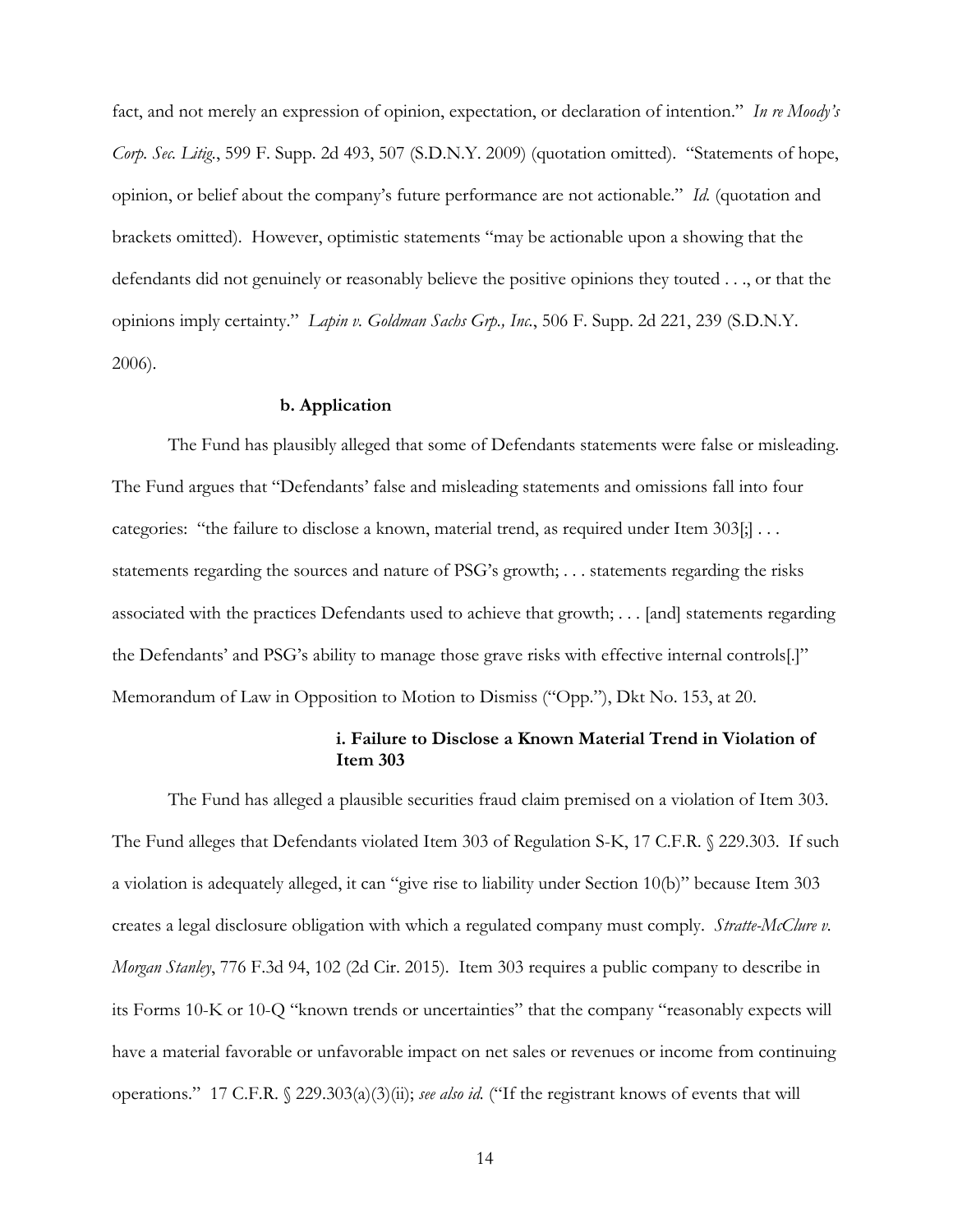cause a material change in the relationship between costs and revenues (such as known future increases in . . . inventory adjustments), the change in the relationship shall be disclosed."). "Item 303 requires not only a discussion but also an analysis of known material trends." *Stratte-McClure*, 776 F.3d at 105 (quotation omitted). The Fund argues that PSG's practice of "flooding the market with inventory far in excess of demand" was a trend that required disclosure. Opp. at 32.

The Fund has adequately alleged that PSG's sales practices created a trend of increasing inventory of PSG products at PSG retailers and that Defendants should have disclosed this trend. The Fund has further alleged that, partially as a result of Defendants' sales practices, there was a marked increase in inventory of unsold PSG goods at PSG retailers. *See* TAC ¶ 200. It was both reasonably foreseeable and material to PSG's future performance that a buildup of inventory would lead to a decline in PSG's future sales. *See Okla. Firefighters Pension & Ret. Sys. v. Lexmark Int'l, Inc.*, 367 F. Supp. 3d 16, 35 (S.D.N.Y. 2019) (holding that plaintiffs had adequately alleged an Item 303 violation where defendants failed to disclose "an increasing glut of distributor and reseller inventory [that] would inevitably require a drawdown in future quarters"); *cf. Novak v. Kasaks*, 216 F.3d 300, 312 (2d Cir. 2000) ("When managers deliberately make materially false statements concerning inventory with the intent to deceive the investment community, they have engaged in conduct actionable under the securities laws."). And the Fund has alleged circumstances that create a plausible inference that Defendants had actual knowledge of this trend because they received repeated warnings that PSG's sales tactics were cannibalizing future sales. *See, e.g.*, TAC ¶¶ 77-82. Accordingly, the Fund has adequately pleaded a violation of Item 303.

# **ii. Statements Regarding the Sources and Nature of PSG's Growth**

The Fund has plausibly alleged that Defendants' statements regarding the sources of PSG's sales growth were false or misleading. The Fund points to public statements by Defendants about "fundamental growth drivers" such as "'strong demand,' a 'well-defined strategy,' 'brand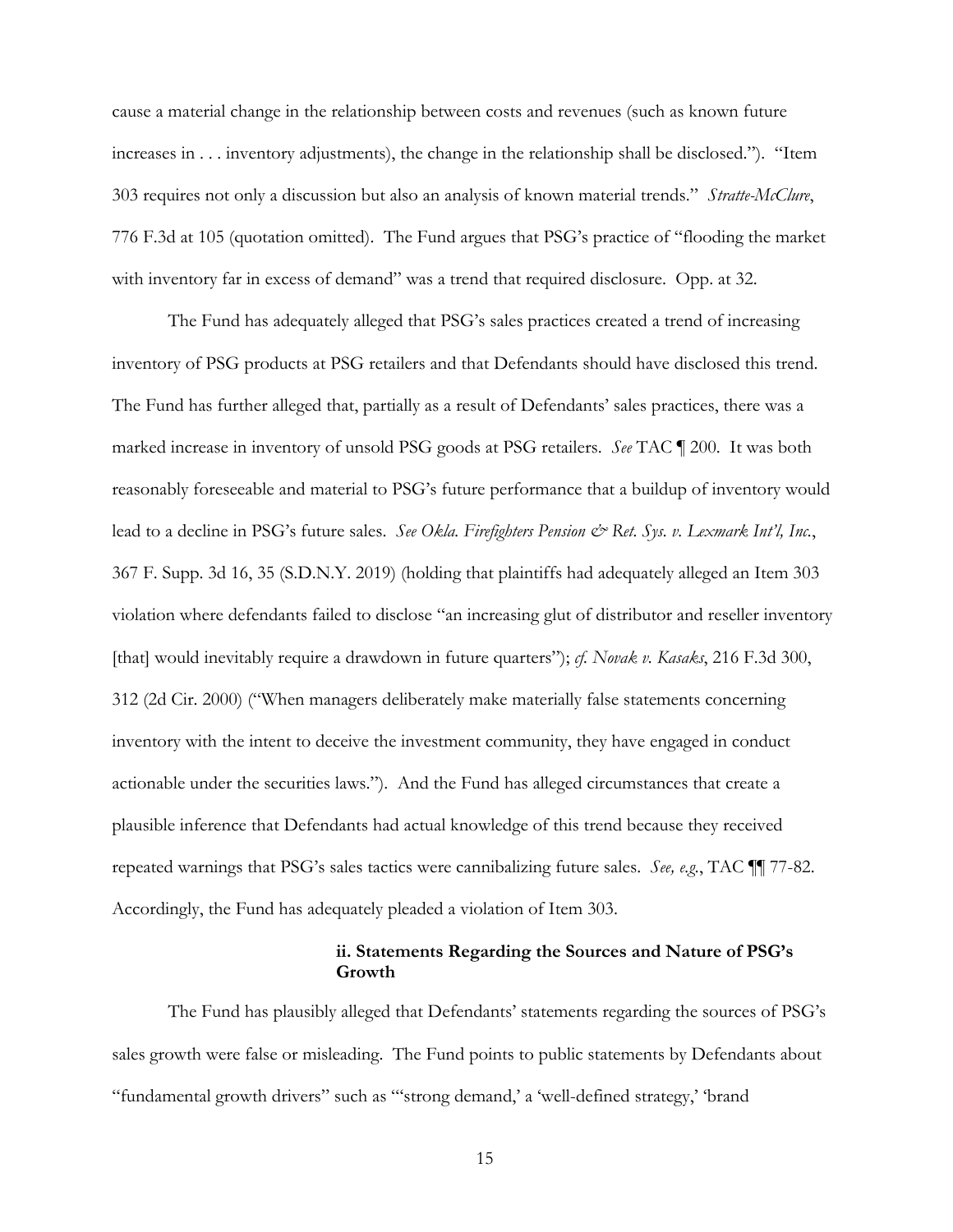improvement,' 'new, innovative products' and positive feedback from customers as the sources of PSG's quarterly sales growth." Opp. at 21 (citing TAC ¶¶ 158-60, 165-67, 170, 174, 178, 183, 191, 196). The Fund has plausibly pleaded that each of these statements was false or misleading.

The Fund has plausibly alleged that Defendants' statement that it was experiencing "strong demand" was false or misleading. The TAC alleges that Defendants stated that they were experiencing "strong demand," *see, e.g.*, TAC ¶ 160 ("[C]ontinued strong demand from hockey players at all levels is driving share gains. . . . [T]he macro feedback from the holiday season is very strong demand for Bauer."). However, the Fund argues that this statement was misleading because Defendants' private statements and information available to them at the time showed that "demand [for PSG's products] was faltering" because of Defendants' "'gun to head,' shakedown-style sales tactics." *Id.* ¶ 163. Therefore, the Fund has adequately alleged that Defendants made a specific, factual statement about the level of demand PSG perceived for its products in the market and that this statement was false or misleading. The Fund has also adequately alleged that Defendants' statements about the demand PSG was experiencing were material; a reasonable investor might have relied on the statement that PSG was experiencing robust demand for its products in deciding to invest in PSG.

The Fund has also plausibly alleged that Defendants' statements regarding the positive feedback they were receiving from consumers were false or misleading. The TAC alleges that Defendants stated that customers were making positive comments about PSG's products. *See, e.g.*, *id.*  $\parallel$  196 (alleging that Davis stated that "sell-through for our brands, we're hearing positive things generally speaking across the entire spectrum of products that we offer"). However, the TAC alleges that, in fact, customers were expressing dissatisfaction with PSG's products. *See, e.g.*, *id.* ¶ 56 (detailing customer complaints such as "I do my best to support and sell all other brands because of bauers [sic] horrible programs"). And the Fund has plausibly alleged that Defendants were aware of these reports because they discussed them before Defendants made their public statements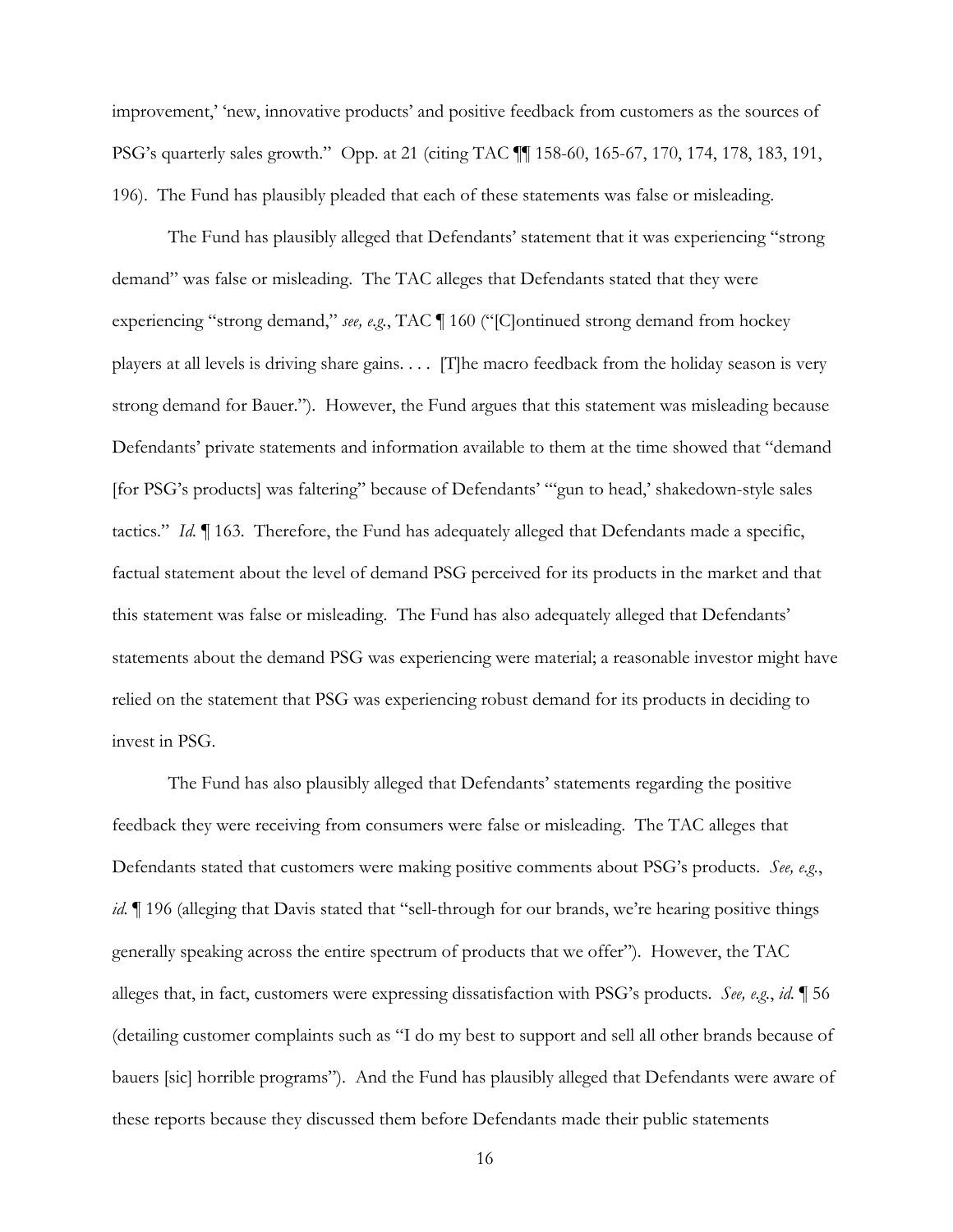regarding the feedback they were receiving from Defendants' consumers. *See, e.g.*, *id.* Again, Defendants' statements that they were receiving positive feedback from customers were specific, factual statements, and the Fund has plausibly pleaded that these statements were false when made. These statements were also material. If PSG was receiving positive feedback from its customers, a reasonable investor may have concluded that PSG was a more attractive investment opportunity.

The Fund has plausibly alleged that Defendants' statements regarding PSG's strategy were false or misleading. The Fund has alleged that Defendants' touted their strategy—including, for example, statements about PSG's strategy to gain market share through "leverag[ing]" its "Performance Sports platform," *see, e.g.*, *id.* ¶ 170—as a key source of PSG's success. However, the Fund has pleaded that those statements were incomplete at best. The Court has already held that the TAC plausibly alleges that Defendants had actual knowledge of an adverse material trend regarding increasing inventories at PSG's customers. And the Fund alleges that Defendants knew that their sales strategy "had a 'Ponzi Scheme'-like quality." *Id.* ¶ 148. Because Defendants specifically cited their strategy as a source of their success, they were obligated to "to tell the whole truth" with respect to that strategy by disclosing that their sales growth was, at least in part, the result of short-run sales tactics that led to a buildup of inventory at PSG's customers. *In re Vivendi,*  S.A. Sec. Litig., 838 F.3d 223, 258 (2d Cir. 2016) (quotation omitted).<sup>2</sup> The Fund has sufficiently alleged by failing to disclose that increase in inventory, Defendants rendered their partial disclosures about their "well-defined strategy" false or misleading. The Fund has also adequately alleged that these statements were material; a reasonable investor might have relied on the representation that PSG had a well-defined strategy in deciding whether to invest in PSG.

Finally, the Fund has plausibly alleged that Defendants' statements that its "brand improvement" was a significant source of its success was false or misleading. The Fund has alleged

<sup>&</sup>lt;sup>2</sup> The Court may have reached a different conclusion on this point if the Fund had not adequately alleged a violation of Item 303.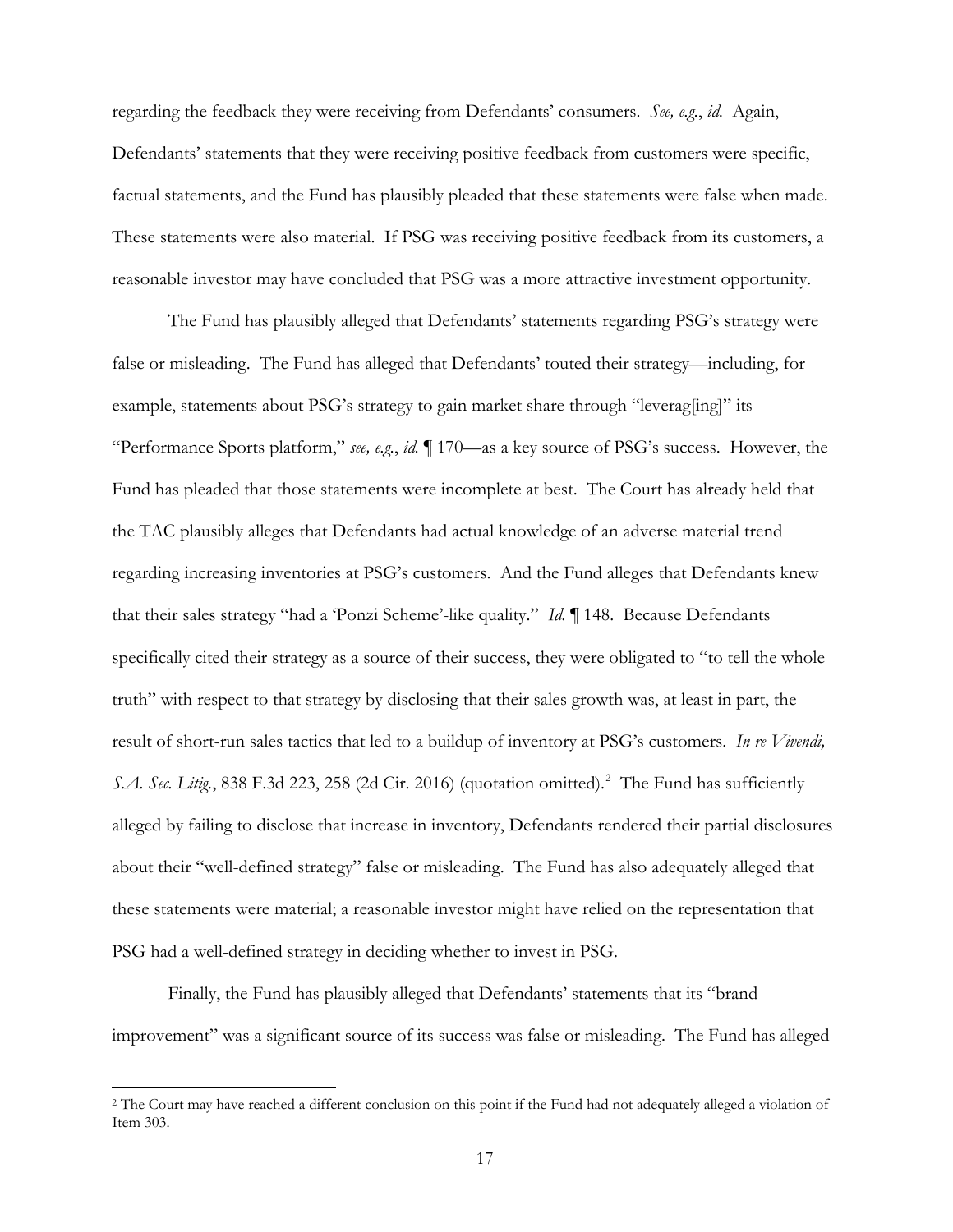that Defendants specifically cited its "brand improvement" as a source of its success. TAC ¶ 160. The Fund has also alleged that Defendants received information suggesting that customer opinions of its brands was not, in fact, improving. *See, e.g.*, *id.* ¶ 56. Hence, the Fund has plausibly alleged that Defendants' statement touting PSG's "brand improvement" was false or misleading.

The Fund has plausibly alleged that statements about its "brand improvement" were not inactionable puffery and thus were material. As a general matter, "certain kinds of statements are inactionable as a matter of law because they are 'too general to cause a reasonable investor to rely upon them.'" *In re Banco Bradesco S.A. Sec. Litig.*, 277 F. Supp. 3d 600, 647 (S.D.N.Y. 2017) (quoting *City of Pontiac*, 752 F.3d at 183); *see also City of Pontiac*, 752 F.3d at 183 ("It is well-established that general statements about reputation, integrity, and compliance with ethical norms are inactionable puffery[.]") (quotation omitted). Statements about a company's "strategy" or "brand" have been held to fall into this category. *See, e.g.*, *Gissin v. Endres*, 739 F. Supp. 2d 488, 511-12 (S.D.N.Y. 2010) (holding the defendant's statement that the company "continues to maintain a strong balance sheet" was mere puffery because it did not "offer any of the 'long-term guarantees' or specifics which would convert an opinion or projection into a factual misrepresentation" (citations omitted)).

However, "[w]hether a representation is 'mere puffery' depends, in part, on the context in which it is made." *In re Banco Bradesco*, 277 F. Supp. 3d at 647 (quoting *In re Petrobras Sec. Litig.*, 116 F. Supp. 3d 368, 381 (S.D.N.Y. 2015); *see also Arkansas Teacher Ret. Sys. v. Bankrate, Inc.*, 18 F. Supp. 3d 482, 485 (S.D.N.Y. 2014) ("[W]hile a term like 'high quality' might be mere puffery or insufficiently specific to support liability in some contexts, it is clearly a material misrepresentation when applied to assets that are entirely worthless[.]"). Hence, a reviewing court must evaluate the context in which a statement is made to evaluate whether a statement is inactionable puffery.

Although statements about a company's "brand" may be inactionable as puffery in some circumstances, Defendants' alleged statements about its brand were not puffery on the facts alleged by the Fund in this case. Notwithstanding the general principle that "statements that are too general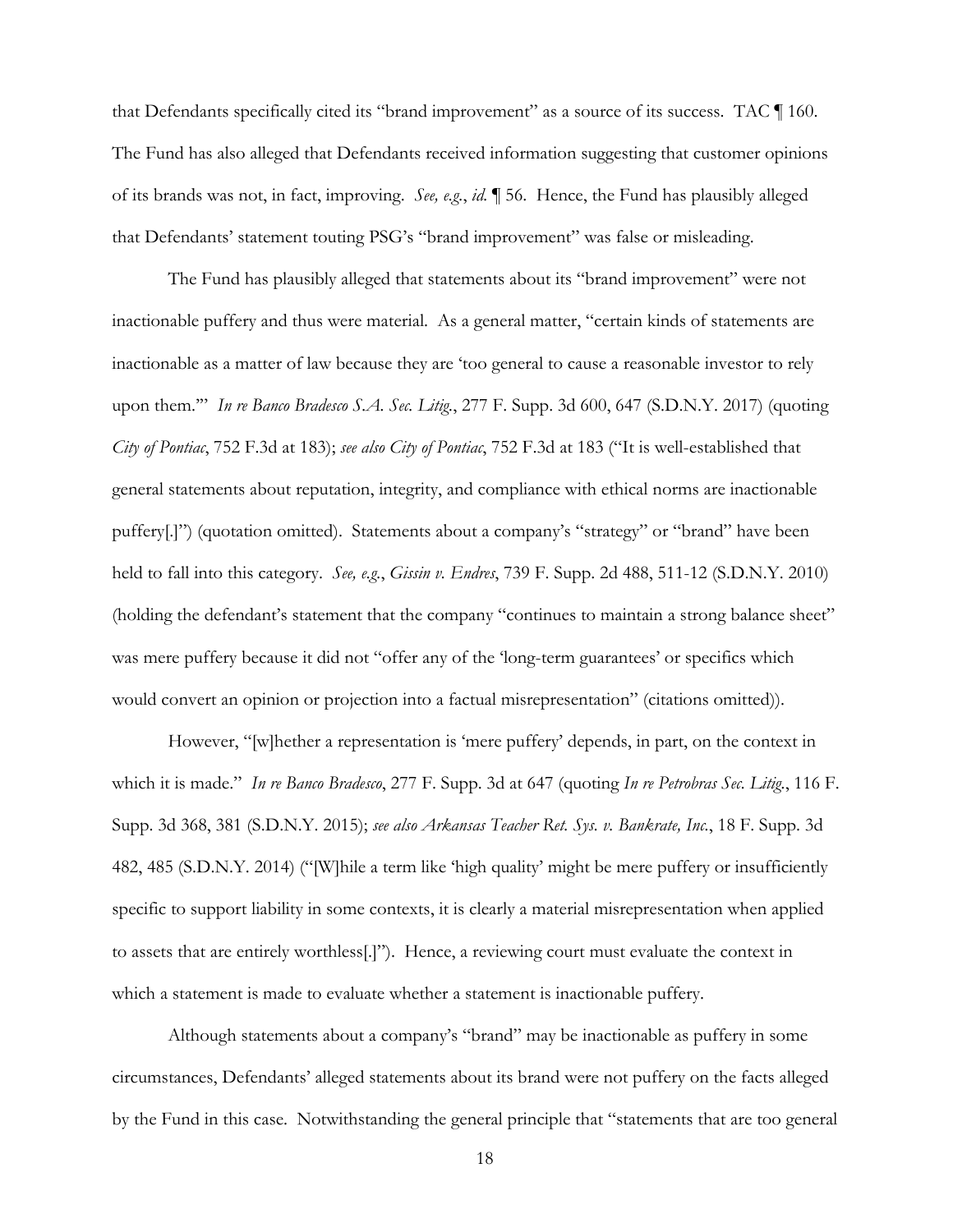to cause a reasonable investor to rely upon them" are not actionable, "more definite statements about a company's business practices may invoke reasonable reliance by investors, particularly if the statements relate to aspects of a company's brand or reputation that are touted as sources of its success." *In re Inv. Tech. Grp., Inc. Sec. Litig.*, 251 F. Supp. 3d 596, 611 (S.D.N.Y. 2017) (citations omitted). Here, Defendants touted its brand as a source of PSG's success. Reasonable investors might have relied on those statements when choosing whether to invest in PSG and thus the statement that its brand reputation was improving, when Plaintiffs have alleged it was deteriorating, was false.

#### **iii. Statements Regarding PSG's Risk Disclosures**

The Fund has adequately alleged that some of PSG's risk disclosures in its 2015 Form 10-K were false or misleading. The Fund argues that "[i]n PSG's 2015 Form 10-K, issued on August 27, 2015, Defendants described several potential risks to the Company, which they attributed to the possible actions of other market participants and forces outside of PSG's control." Opp. at 27. However, according to the Fund, these risks were already being realized and were the "result of PSG's own undisclosed sales practices." *Id.*

Corporations are generally shielded from liability for risk disclosures by the "bespeaks caution" doctrine or the closely related PSLRA safe harbor for forward-looking statements. "Under the bespeaks caution doctrine, alleged misrepresentations in a stock offering are immaterial as a matter of law if it cannot be said that any reasonable investor could consider them important in light of adequate cautionary language set out in the same offering." *Rombach*, 355 F.3dat 173 (quotation and brackets omitted).

When there is cautionary language in the disclosure, the Court analyzes the allegedly fraudulent materials in their entirety to determine whether a reasonable investor would have been misled. The touchstone of the inquiry is not whether isolated statements within a document were true, but whether defendants' representations or omissions, considered together and in context, would affect the total mix of information and thereby mislead a reasonable investor regarding the nature of the securities offered.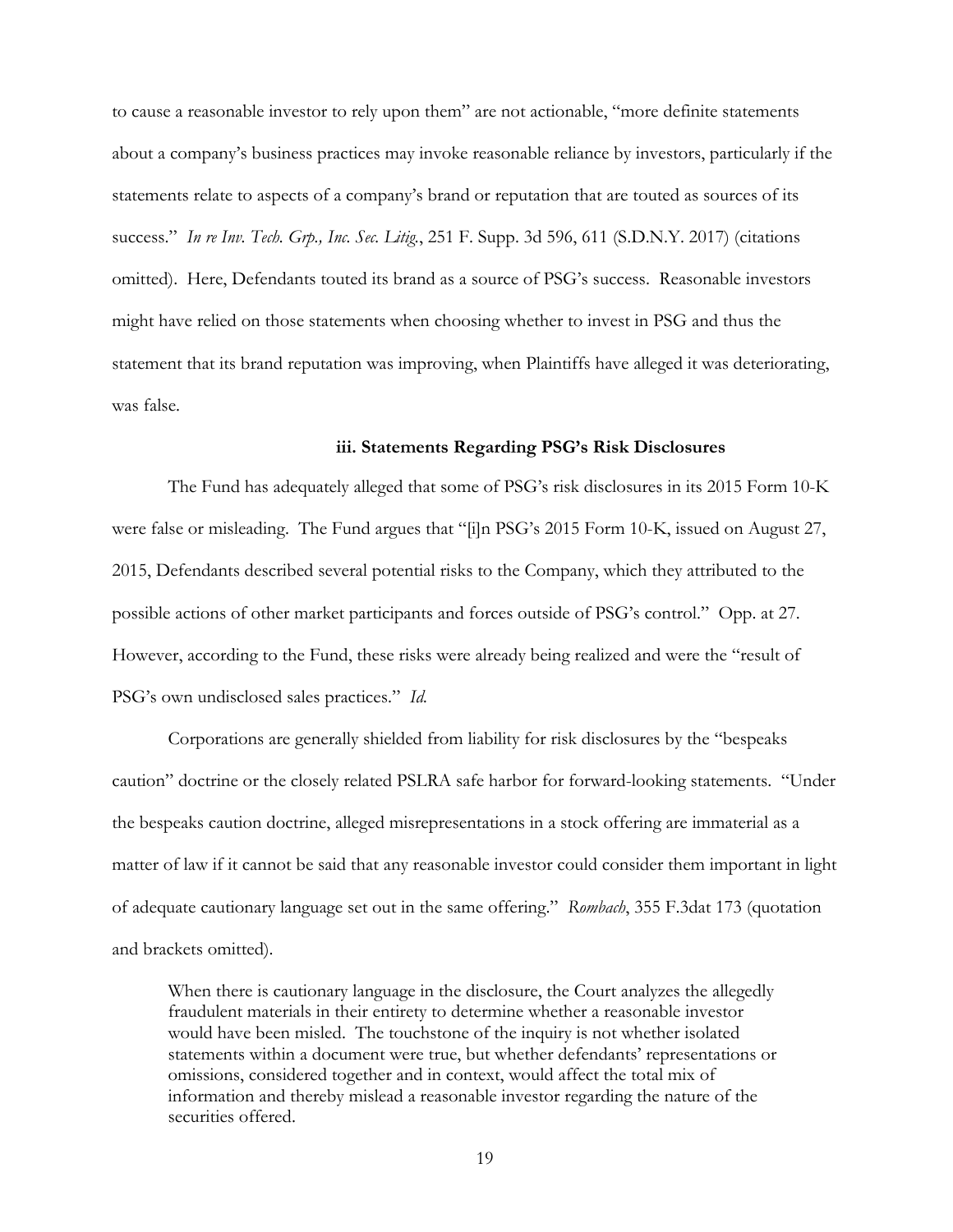*Id.* (quotation omitted). The PSLRA's "safe-harbor provision" is "a counterpart" to the bespeaks caution doctrine. *Id.* Under the PSLRA's safe-harbor provision,

an issuer or underwriter "shall not be liable with respect to any forward-looking statement if and to the extent that (A) the forward-looking statement is (i) identified as a forward-looking statement, and is accompanied by meaningful cautionary statements identifying important factors that could cause actual results to differ materially from those in the forward-looking statement; or (ii) immaterial."

*Id.* (quoting 15 U.S.C.  $\sqrt{\}$  77z-2(a) & (c)(1), 78u-5(a) & (c)(1)) (ellipses omitted).

There is an exception to the rule that statements accompanied with meaningful cautionary language are exempt from liability under the bespeaks caution doctrine or the PSLRA's safe harbor provision. The Second Circuit has warned that "[t]he bespeaks caution doctrine does not serve if it is abused or gamed. Cautionary words about future risk cannot insulate from liability the failure to disclose that the risk has transpired." *Id.* (citing *In re Prudential Secs. Inc. Ltd. P'ships Litig.*, 930 F. Supp. 68, 72 (S.D.N.Y. 1996) ("The doctrine of bespeaks caution provides no protection to someone who warns his hiking companion to walk slowly because there might be a ditch ahead when he knows with near certainty that the Grand Canyon lies one foot away.")). To offer a different analogy, the bespeaks caution doctrine will not protect a defendant from liability for a disclosure that a house may be at an increased risk of fire damage if the house is already on fire.

The Fund has plausibly alleged that some of Defendants' statements in the Form 2015 10-K regarding excess inventories at PSG's customers are actionable. As an initial matter, the risk disclosures in the 2015 Form 10-K would generally be covered by the bespeaks caution doctrine and the PSLRA safe harbor. However, the Fund has plausibly alleged that some of these statements fall into the exception identified by the Second Circuit in *Rombach*.

The Fund argues that the statements that "'if we fail to accurately forecast demand for our products, we may experience excess inventory levels or inventory shortages'; and that 'inventory levels in excess of consumer demand may result in inventory write-downs and the sale of excess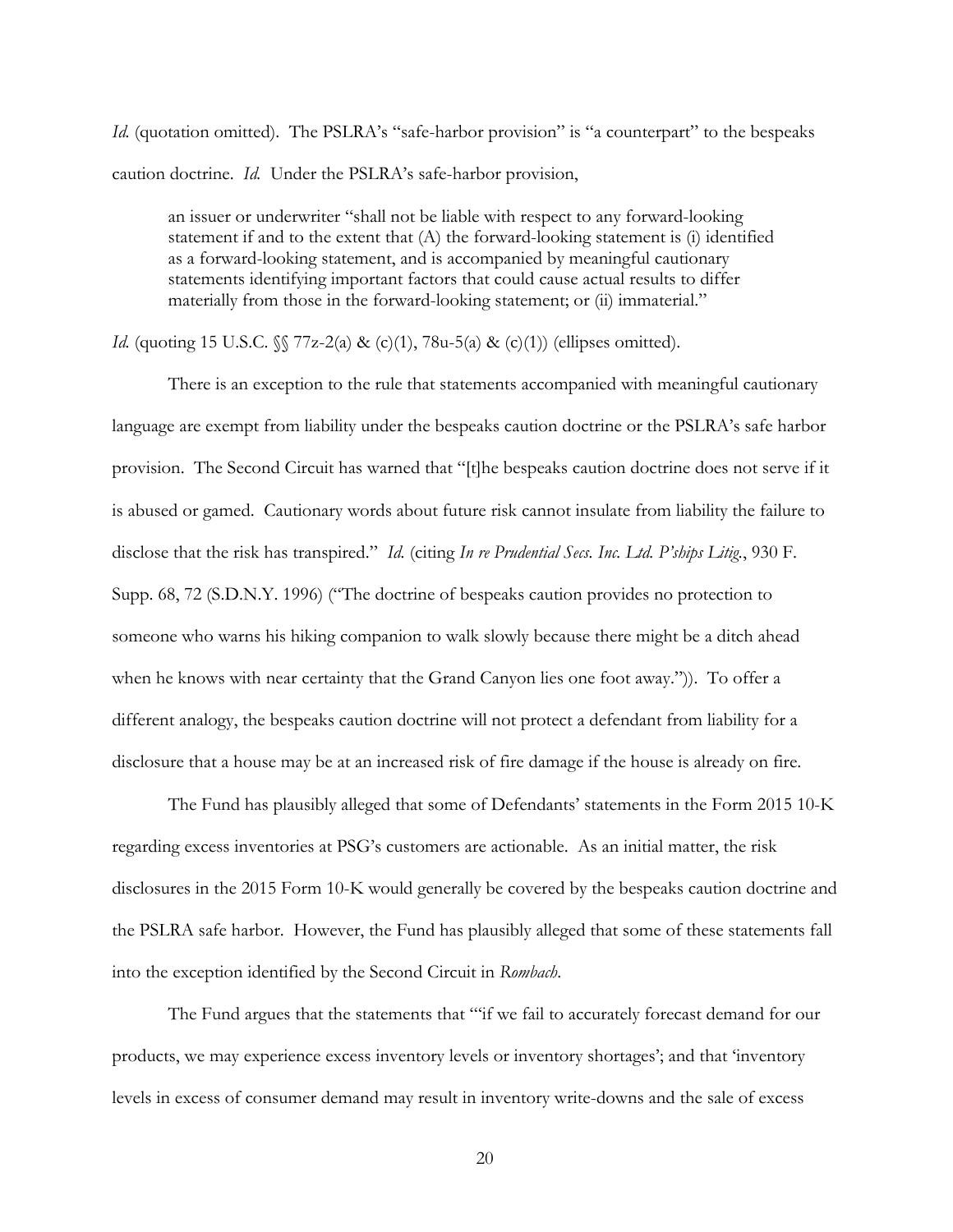inventory at discounted prices, which could significantly harm our operating results," Opp. at 27 (citing TAC ¶ 180) (alterations omitted), were misleading because PSG was "already and routinely flooding the market with closeouts[.]" *Id.* at 28 (citing TAC ¶¶ 63, 65) (emphasis omitted).

The Fund has plausibly pleaded that Defendants' statements that PSG "*may* experience excess inventory levels or inventory shortages" and that "inventory levels in excess of consumer demand *may* result in inventory write-downs" were misleading and fall within the *Rombach* exception. TAC ¶ 180 (emphasis added). As the Court previously noted in its discussion of Defendants' alleged violation of Item 303, the Fund has plausibly alleged that Defendants had actual knowledge that PSG's customers already had excessive levels of inventory. Therefore, the Fund has plausibly alleged that when Defendants made the statements in the Form 2015 10-K regarding excessive inventory levels, Defendants already knew that PSG's customers would likely experience a buildup of PSG inventory, if they had not already begun to do so. Hence, the statements that PSG might experience these problems in the future in the Form 2015 10-K were misleading.

The Fund has also plausibly alleged that some of Defendants statements about its internal controls were false or misleading. Defendants' only public statements about its internal controls were certifications pursuant to the Sarbanes-Oxley Act ("SOX") "attesting to the accuracy of [PSG's] financial reporting and [the] effectiveness of [its] internal controls." TAC ¶ 182. The Court has already held that the Fund has adequately alleged that Defendants had actual knowledge of an adverse material trend and that their failure to disclose that trend to investors was a violation of Item 303. It follows that PSG's financial reporting was deficient because PSG failed to report that adverse material trend. And PSG's internal controls failed to arrest, or at least require disclosure of, the same material trend. Accordingly, Defendants' SOX certifications are plausibly alleged to have been false or misleading. The SOX certifications were also material, as investors may have relied on Defendants' certifications in deciding whether to invest in PSG.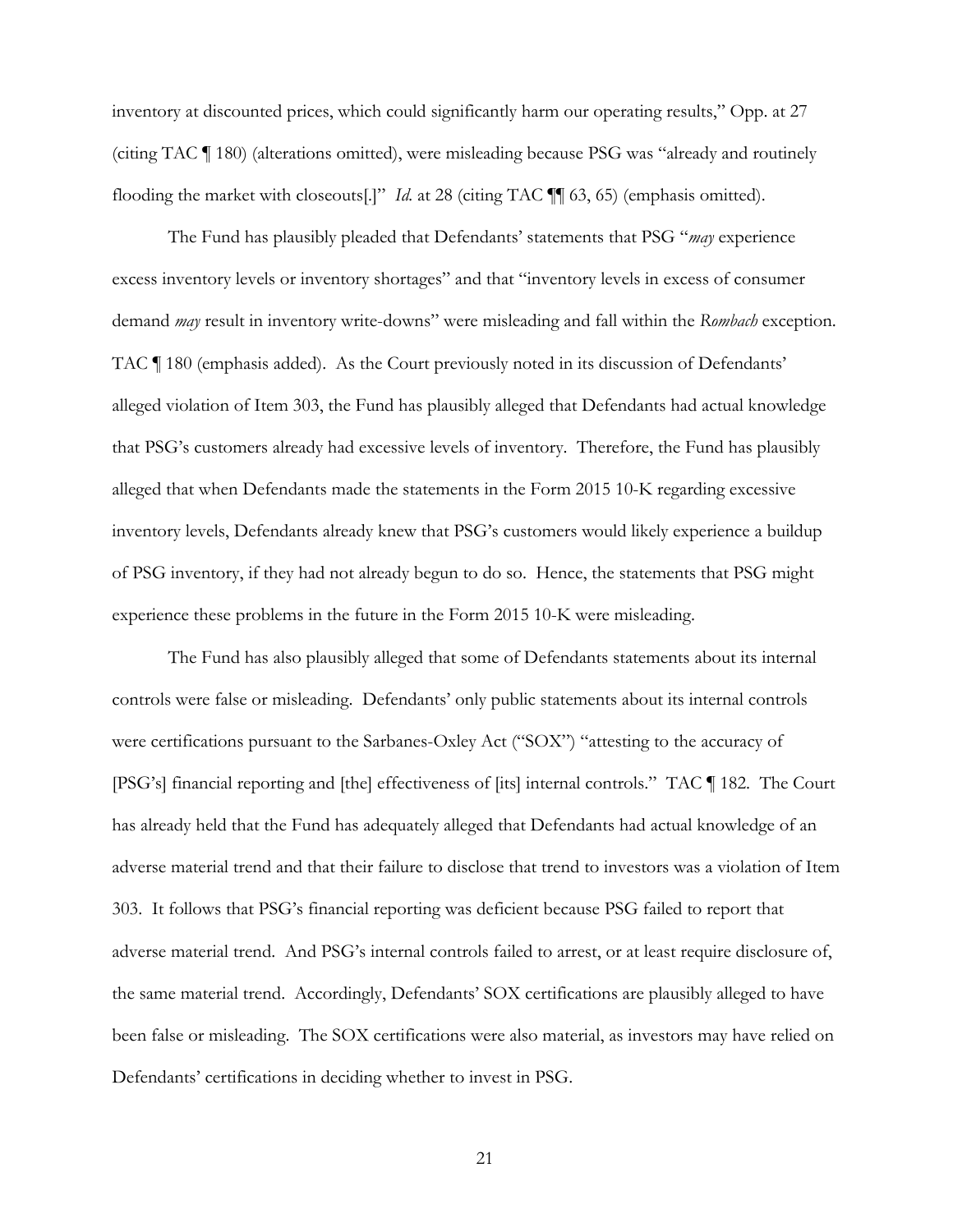The other statements in PSG's 2015 Form 10-K were not misleading, however. The Fund argues that the statement "our competitors may overproduce or face financial or liquidity difficulties which may lead them to release their products at lower prices into the market or offer discounts to clear their inventory" was misleading. Opp. at 28 (citing TAC ¶ 180). However, this statement is not actionable because it is a statement about the behavior of PSG's competitors and is not contradicted by the allegation that PSG was allegedly flooding the market with closeouts.

The Fund also argues that Defendants' statement in the 2015 Form 10-K that PSG "may make strategic decisions to deliver and invoice product at certain dates in order to lower costs or improve supply chain inefficiencies," *id.* at 28 (citing TAC ¶ 180), was misleading because "PSG was already and routinely delivering products early[.]" *Id.* (citing TAC ¶¶ 71-78, 83) (emphasis and ellipsis omitted). But the Fund has not alleged that Defendants' statement that the Fund might make strategic decisions to deliver products early to lower its costs or to improve inefficiencies in its supply chain was false or misleading. The allegation that PSG was shipping products early to hit its quarterly sales targets does not contradict the statement in the Form 2015 10-K that PSG might, at some future point, ship products early for other reasons. Hence, this statement in the 2015 Form 10-K was not false or misleading.

The Fund argues that the statement in the 2015 Form 10-K that "[a]dverse conditions in the sporting goods retail industry could lead retailers to request credit terms that would adversely affect our cash flow and involve significant risks of nonpayment. As a result, we may experience a loss of customers or the un-collectability of accounts receivable in excess of amounts against which we have reserved, which could adversely affect our business and financial condition," *id.* (citing TAC ¶ 180) (ellipsis omitted) was misleading because "PSG was already and routinely offering credit terms to retailers that involved significant risks of nonpayment." *Id.* (citing TAC ¶¶ 10, 16, 63, 86, 90-100, 149-50) (emphasis omitted). However, the allegation that PSG was offering credit terms that involved significant risk of nonpayment does not conflict with the statement in the 2015 Form 10-K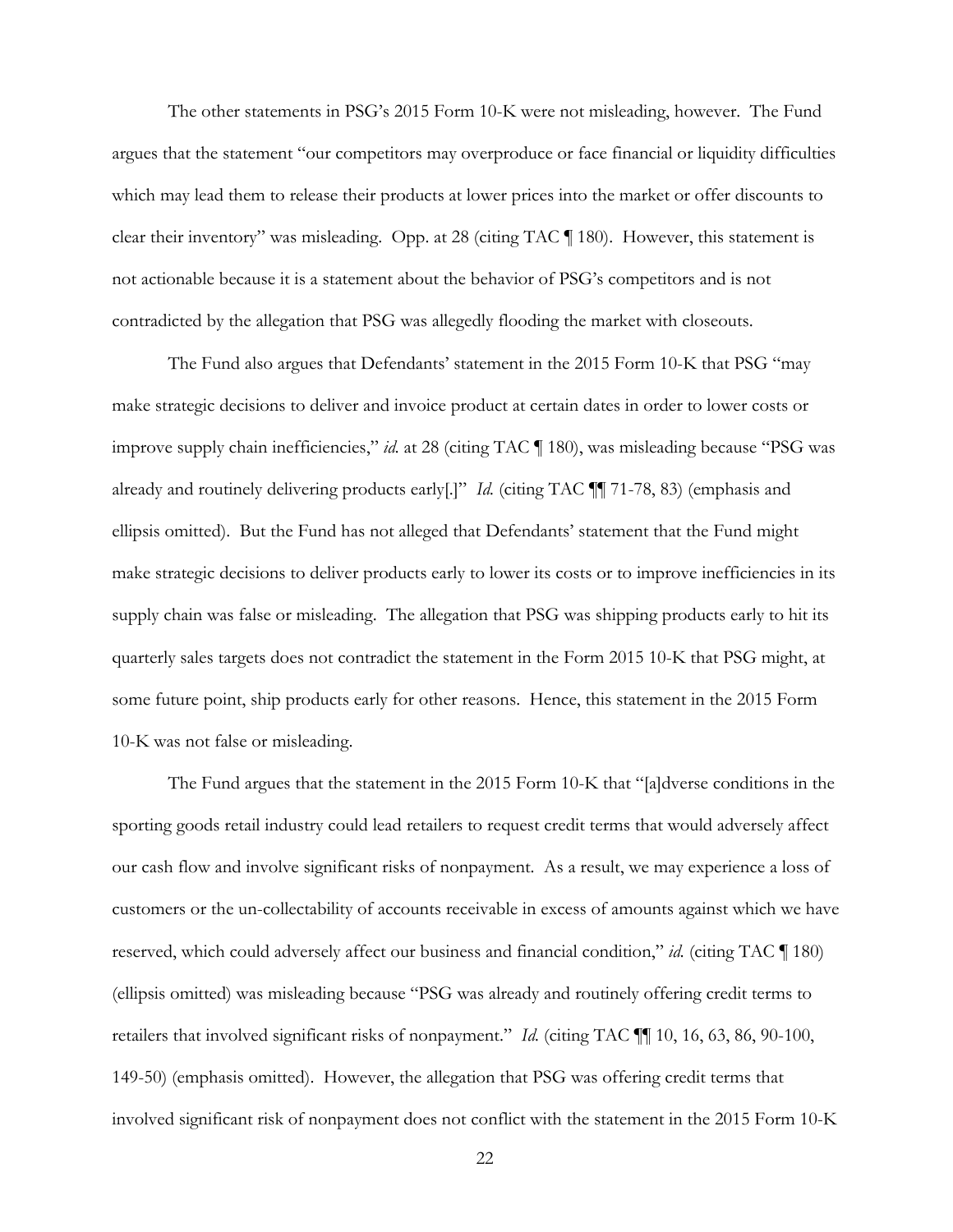such that the statement is either false or misleading. The statement in the Form 2015 10-K is about "[a]dverse conditions in the sporting goods retail industry[.]" TAC ¶ 180. The allegation that PSG was offering generous terms to its customers for a different reason—namely, to achieve quarterly sales targets—does not render false or misleading the statement that adverse market conditions might also have the effect of requiring PSG to offer more favorable credit terms to its customers. Moreover, the Fund has not alleged that Defendants knew that any of its customers faced an imminent risk of default when it made this statement in the 2015 Form 10-K. Accordingly, these statements were not misleading and thus cannot serve as the basis for Section 10(b) liability. However, as noted above, some of Defendants' statements in PSG's 2015 Form 10-K were misleading.

## **2. Scienter**

### **a. Legal Standard**

No defendant may be held liable for securities fraud unless Plaintiff has stated "with particularity facts giving rise to a strong inference that the defendant acted with the required state of mind." 15 U.S.C.  $\sqrt{78u-4(b)(2)}$  (A). The Supreme Court has explained that the "PSLRA requires plaintiffs to state with particularity both the facts constituting the alleged violation, and the facts evidencing scienter, i.e., the defendant's intention to deceive, manipulate, or defraud." *Tellabs, Inc. v. Makor Issues & Rights, Ltd.*, 551 U.S. 308, 313 (2007) (quotation omitted). "In addition to intent, recklessness is a sufficiently culpable mental state for securities fraud in this circuit." *ECA*  $\mathcal{Q}$  *Local 134 IBEW Joint Pension Tr. of Chicago v. JP Morgan Chase Co.*, 553 F.3d 187, 198 (2d Cir. 2009) (citation omitted).

Therefore, a plaintiff may plead scienter either "(a) by alleging facts to show that defendants had both motive and opportunity to commit fraud, or (b) by alleging facts that constitute strong circumstantial evidence of conscious misbehavior or recklessness." *Kalnit v. Eichler*, 264 F.3d 131, 138 (2d Cir. 2001) (quotation omitted). A plaintiff alleging scienter via recklessness must allege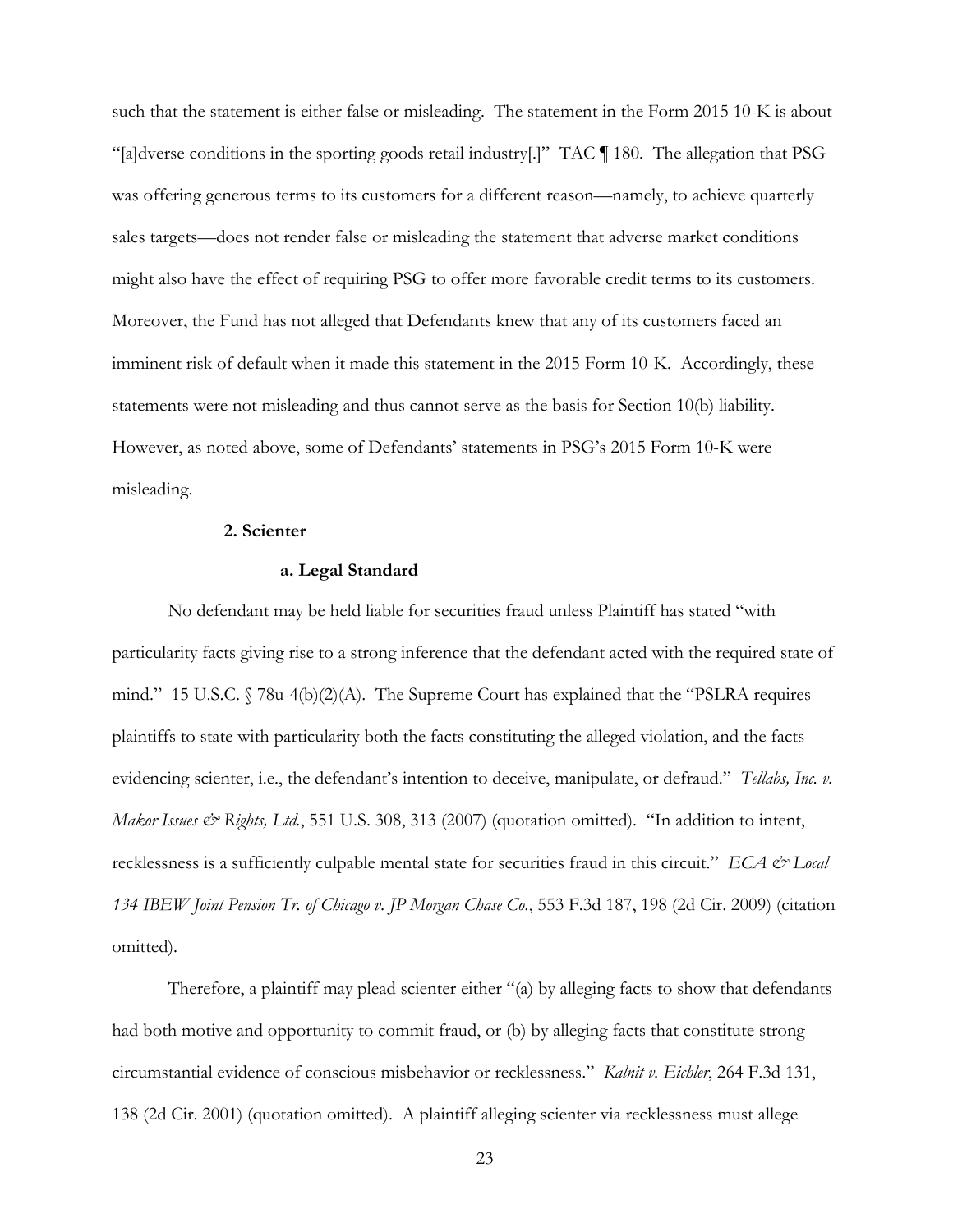"conscious recklessness—*i.e.*, a state of mind approximating actual intent, and not merely a heightened form of negligence." *Stratte-Mcclure*, 776 F.3d at 106 (citation omitted). To meet the scienter requirement for alleging a violation of Item 303, the Fund "must allege that Defendants were at least consciously reckless regarding whether their failure to provide adequate Item 303 disclosures . . . would mislead investors about material facts." *Id.* (citation omitted).

An "inference of scienter must be more than merely plausible or reasonable—it must be cogent and at least as compelling as any opposing inference of nonfraudulent intent." *Tellabs,* 551 U.S. at 314. If an inference of fraudulent intend is not "at least as compelling" as a nonfraudulent one, it must be rejected, even in a "close case." *Slayton v. Am. Express Co.*, 604 F.3d 758, 777 (2d Cir. 2010) (citation omitted). However, an inference of scienter need not be "irrefutable, i.e., of the 'smoking-gun' genre, or even the most plausible of competing inferences." *Tellabs*, 551 U.S. at 324 (quotation omitted). Indeed, "at the motion to dismiss stage, a tie on scienter goes to the plaintiff." *City of Pontiac Gen. Emps. Ret. Sys. v. Lockheed Martin Corp.*, 875 F. Supp. 2d 359, 372 (S.D.N.Y. 2012). In sum, "[t]he inquiry on a motion to dismiss is as follows: 'When the allegations are accepted as true and taken collectively, would a reasonable person deem the inference of scienter at least as strong as any opposing inference?'" *In re Scottish Re Grp. Sec. Litig.*, 524 F. Supp. 2d 370, 383 (S.D.N.Y. 2007) (quoting *Tellabs*, 551 U.S. at 326).

### **b. Application**

The Fund has plausibly alleged that Defendants acted with scienter when they made the statements that the Court has identified above as false or misleading. The Fund has adequately alleged that Defendants acted with scienter in failing to disclose a known material trend in violation of Item 303. The Court has already held that the Fund has plausibly alleged that Defendants had actual knowledge of this trend. It is therefore also true that the Fund has alleged sufficient facts to create a strong inference that Defendants were at least consciously reckless regarding whether their failure to provide an adequate Item 303 disclosure would mislead investors about the material risk to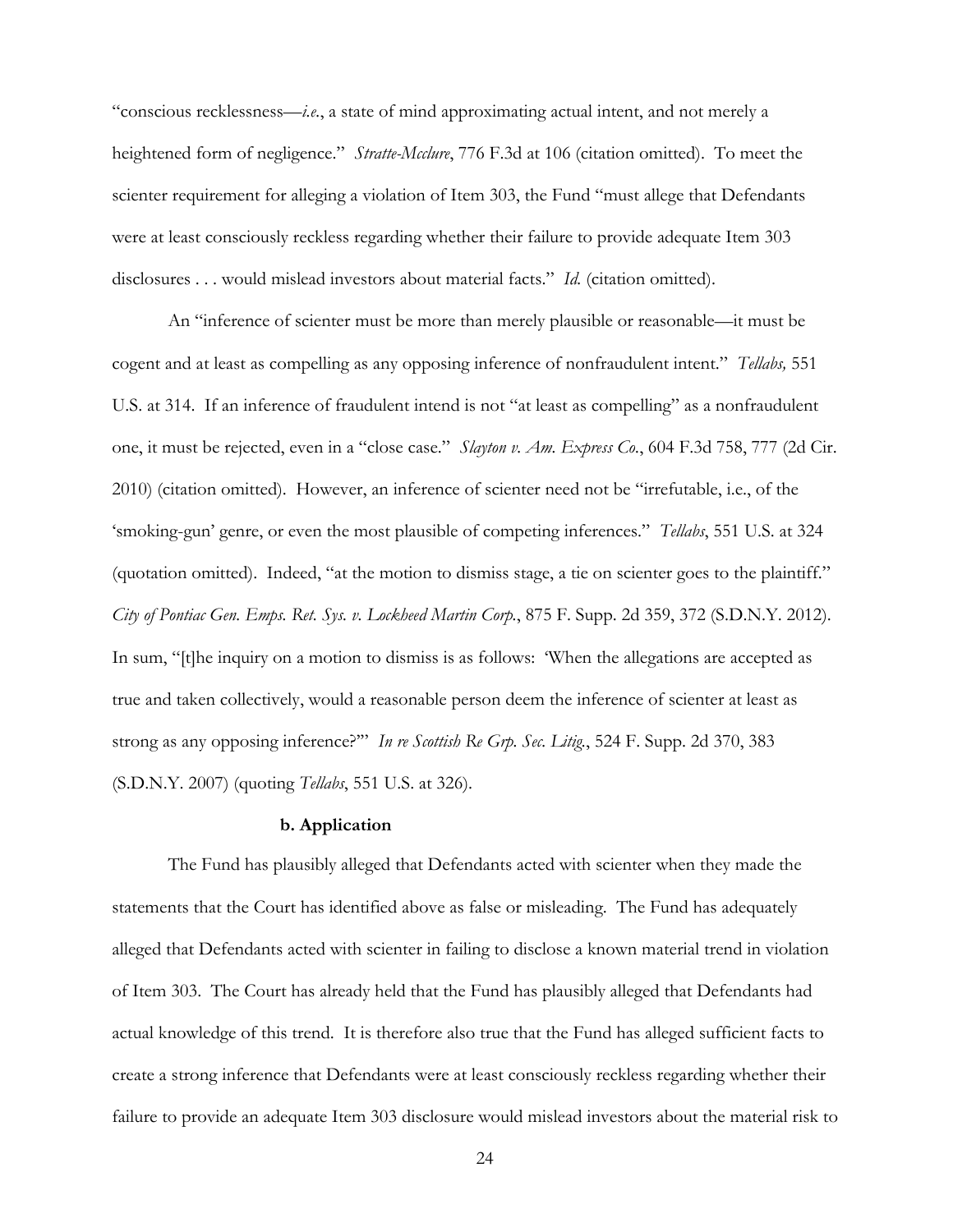PSG's future business of increasing inventories. That risk was obvious: PSG would be less able to sell products to retailers that possessed, and had not yet sold, a glut of PSG inventory. And the Fund has plausibly alleged that Defendants were aware of this risk because employees within the organization allegedly raised red flags about Defendants' sales practices that allegedly created the glut of inventory. Although Defendants may have hoped that PSG would uncover new sources of future revenue and thus that the risk of lower future sales associated with the rising inventory would not materialize, the Fund has plausibly alleged facts that give rise to a strong inference that the decision not to disclose this information was nonetheless reckless. *See Makor Issues & Rights, Ltd. v. Tellabs Inc.*, 513 F.3d 702, 710 (7th Cir. 2008) ("The fact that a gamble—concealing bad news in the hope that it will be overtaken by good news—fails is not inconsistent with its having been a considered, though because of the risk a reckless, gamble. It is like embezzling in the hope that winning at the track will enable the embezzled funds to be replaced before they are discovered to be missing.") (citation omitted). Hence, the Fund have adequately alleged that Defendants recklessly failed to disclose this trend to investors.

The Fund has also adequately alleged scienter with respect to Defendants' statements about the sources of its growth. The Fund has alleged that Defendants' private statements were at odds with their public statements regarding the level of demand PSG was experiencing and the positive feedback they were allegedly receiving from customers. That is sufficient to create an inference of conscious misbehavior by Defendants. The Fund has also plausibly alleged scienter with respect to Defendants' statements regarding PSG's sales strategy because the Fund plausibly alleges that Defendants were told that their sales strategy "had a 'Ponzi Scheme'-like quality." TAC ¶ 148. That is sufficient to create a plausible inference of conscious misbehavior by Defendants when they described their strategy to investors as "well-defined." Finally, the Fund has plausibly alleged scienter with respect to Defendants' statement about the improvement of PSG's brand because, again, Defendants allegedly received private information that contradicted their public statements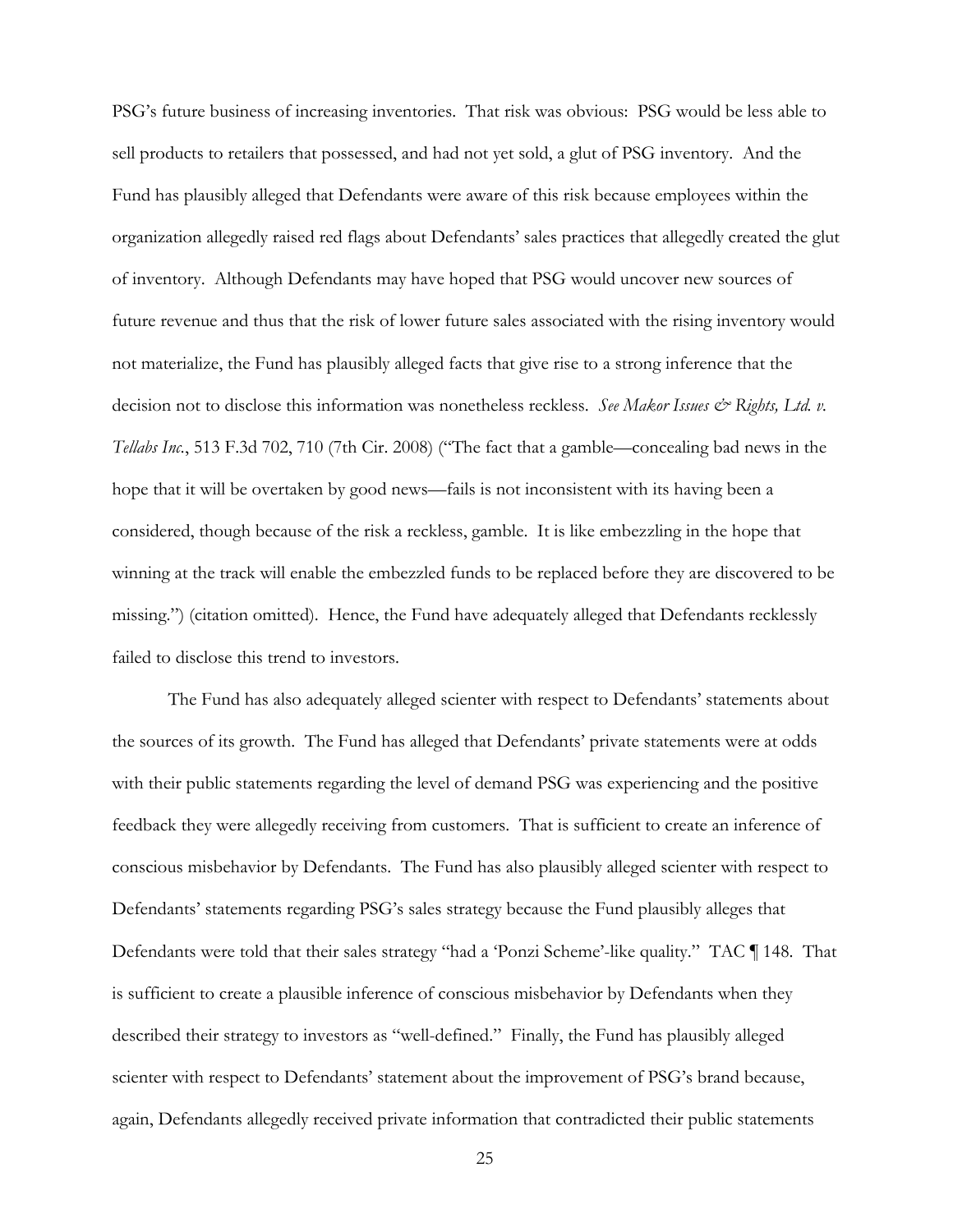and that contradiction creates a reasonable inference that Defendants' consciously chose to make false or misleading public statements with respect to PSG's brand. *See, e.g.*, *id.* ¶ 56.

Additionally, the Fund has plausibly alleged scienter with respect to Defendants' risk disclosures in its 2015 Form 10-K. The Fund has adequately pleaded that Defendants had actual knowledge of an adverse material trend in violation of Item 303. Thus, the Fund has plausibly alleged that Defendants already knew that their customers were likely to experience excessive inventory levels when they made statements regarding the hypothetical future risk of PSG's customers experiencing excessive inventory levels in PSG's 2015 Form 10-K. That is sufficient to raise an inference that Defendants acted with conscious recklessness as required to plead scienter at this stage. Finally, the Fund has plausibly pleaded that Defendants acted with scienter by attesting to the adequacy of their internal controls in the SOX certifications. Again, the Fund has adequately alleged that Defendants had actual knowledge of an adverse material trend that they failed to disclose. Consequently, Defendants acted either consciously or recklessly by attesting that PSG's financial reporting and its internal controls were adequate.

#### **3. Loss Causation**

#### **a. Legal Standard**

A plaintiff's burden to plead loss causation is "not a heavy one." *DoubleLine Capital*, 413 F. Supp. 3d at 212 (quoting *Loreley Fin. (Jersey) No. 3 Ltd. v. Wells Fargo Sec., LLC*, 797 F.3d 160, 187 (2d Cir. 2015)). To plead loss causation, a plaintiff must allege "that the subject of the fraudulent statement or omission was the cause of the actual loss suffered." *Suez Equity Inv'rs, L.P. v. Toronto– Dominion Bank*, 250 F.3d 87, 95 (2d Cir. 2001). She may do so either by alleging (a) "the existence of cause-in-fact on the ground that the market reacted negatively to a corrective disclosure of the fraud;" or (b) that "that the loss was foreseeable and caused by the materialization of the risk concealed by the fraudulent statement." *In re Omnicom Grp., Inc. Sec. Litig.*, 597 F.3d 501, 511, 513 (2d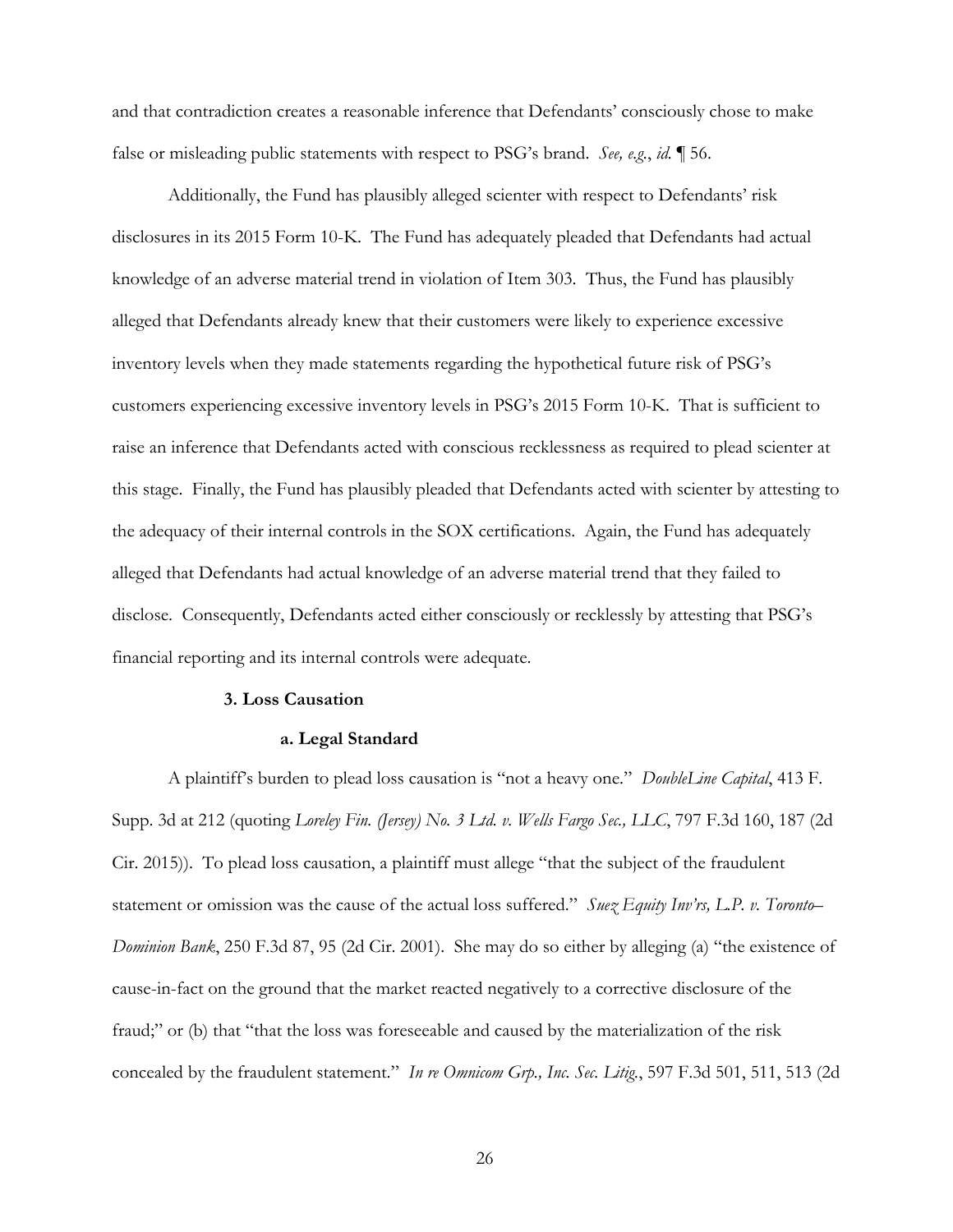Cir. 2010) (quotation omitted). In this case, Defendants rely on a materialization of risk theory. Opp. at 46.

### **b. Application**

The Fund has adequately alleged that Defendants' false and misleading statements concealed risks that materialized when the market learned the truth about PSG's sales practices. These risks materialized in the form of weak financial performance by PSG that eventually led PSG to enter a downward spiral toward bankruptcy. The Fund has plausibly alleged that PSG's weak sales performance was partly caused by its sales practices that prioritized short-run sales targets at the expense of sustainable long-run sales growth. *See, e.g.*, TAC ¶ 121. And the Fund has plausibly alleged that Defendants concealed the risk associated with these sales practices by failing to disclose them to investors. For example, the Fund has adequately alleged that the failure to disclose the trend of increasing inventories at PSG retailers concealed a risk that PSG was cannibalizing its future sales. The Fund has also alleged that the risk associated with this strategy partly materialized when PSG was unable to continue selling its products to these retailers. That is all that is required to plausibly plead loss causation. Accordingly, the Fund has adequately pleaded loss causation and, because it has adequately alleged the other elements of a Section 10(b) and Rule 10b-5 claim, the Fund's Section 10(b) and Rule 10b-5 claim.

## **B. Section 20(a) Claim**

The Fund has adequately alleged a Section 20(a) claim for control person liability. To plausibly allege a claim for control person liability, a plaintiff must allege "(1) a primary violation by the controlled person, (2) control of the primary violator by the defendant, and (3) that the defendant was, in some meaningful sense, a culpable participant in the controlled person's fraud." *Carpenters Pension Tr. Fund of St. Louis v. Barclays PLC*, 750 F.3d 227, 236 (2d Cir. 2014). As discussed above, the Fund has plausibly alleged a claim for a primary violation under Section 10(b). The Fund has also plausibly alleged that Defendants controlled PSG, which Defendants do not dispute. And